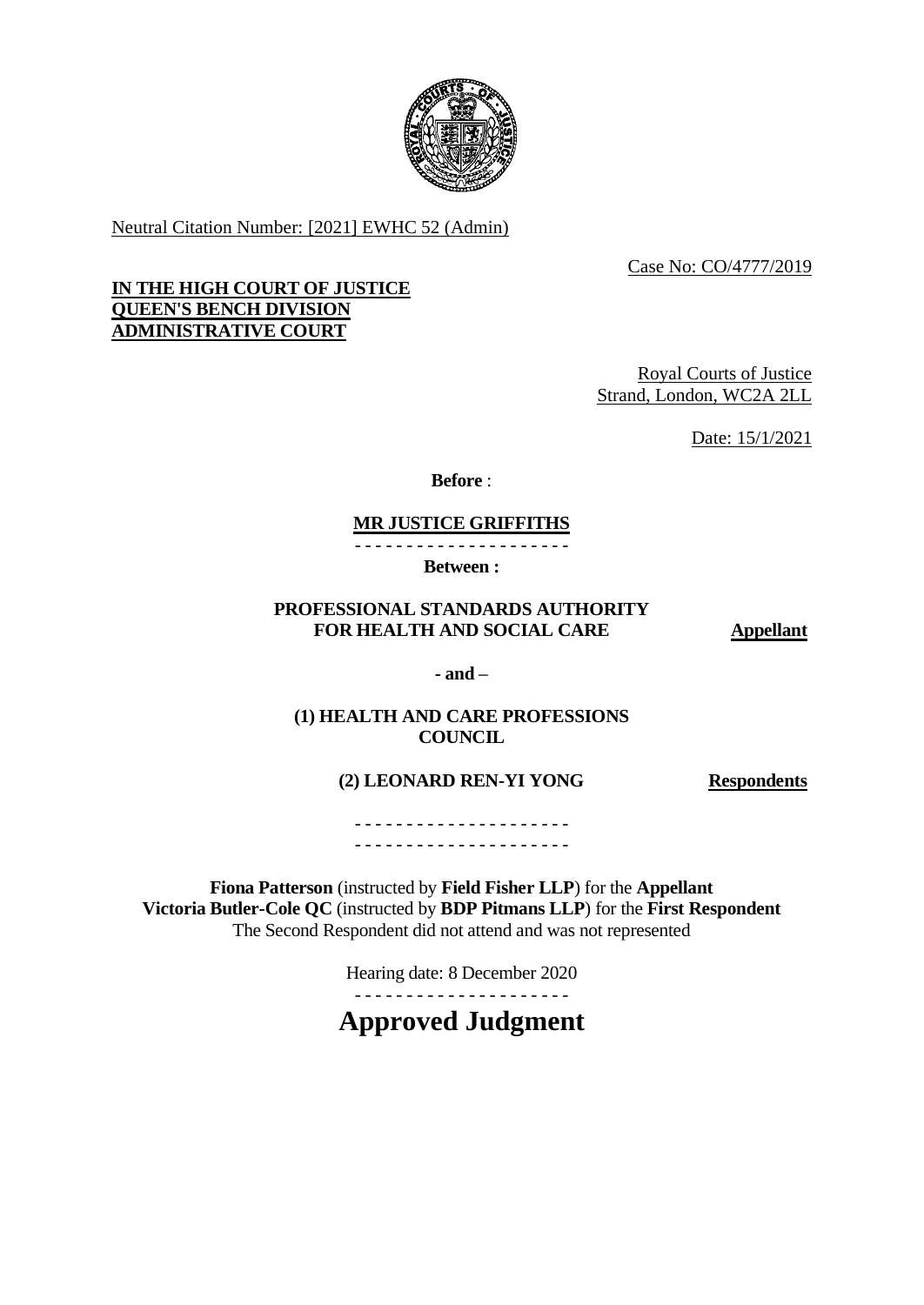# **MR JUSTICE GRIFFITHS :**

- 1. This is a disciplinary appeal in relation to the Second Respondent, Mr Leonard Ren-Yi Yong ("Mr Yong"), who was a social worker employed by the London Borough of Lambeth.
- 2. The Appellant is the Professional Standards Authority for Health and Social Care ("the PSA"). The PSA is an independent body, accountable to Parliament, which has oversight over various health and social care regulators.
- 3. The regulators overseen by the PSA include the First Respondent, the Health and Care Professions Council ("the HCPC") which is the regulator of many health and care professionals, including (at the material time) social workers.
- 4. The appeal is a referral by the PSA under section 29(4) of the National Health Service Reform and Health Care Professions Act 2002 ("the Act") which provides:

"Where a relevant decision is made, the Authority may refer the case to the relevant court if it considers that the decision is not sufficient (whether as to a finding or a penalty or both) for the protection of the public."

- 5. The decision in question is the written decision of the HCPC's tribunal service Conduct and Competence Panel following hearings in September and October 2019 ("the Decision"). The Decision was made by a panel of three, advised by a legal assessor.
- 6. The case against Mr Yong was presented by Counsel instructed by solicitors acting for the HCPC. Mr Yong was not present or represented. He has played no part in this appeal either and he does not appear before me, although he has been served with the proceedings and notified of the hearing. This has been proved to me by evidence.

## **The appeal**

- 7. I will consider the Decision in detail below but, in summary, the Decision upheld allegations of misconduct by Mr Yong against a number of colleagues, referred to as Worker 1 and Workers 3-7. There is no appeal against the findings *against* Mr Yong. However, the Decision made a number of findings *favourable* to Mr Yong and this appeal challenges some only of those favourable findings, namely:
	- i) Findings that, although the conduct proven against Mr Yong meant that he had "behaved inappropriately…towards female Colleagues", it did not in any case mean that he had behaved "in a harassing manner" towards them.
	- ii) Findings, in respect of the same conduct, that none of it was "sexually motivated".
- 8. The ambit of the appeal has been narrowed as a result of discussion between the PSA (as Appellant) and the HCPC (as First Respondent). They both invite me to allow the appeal on the more limited basis now agreed between them. This is that:
	- i) Some although not all of the conduct found proven by the Panel should also be characterised as behaving "in a harassing manner". This aspect of the appeal is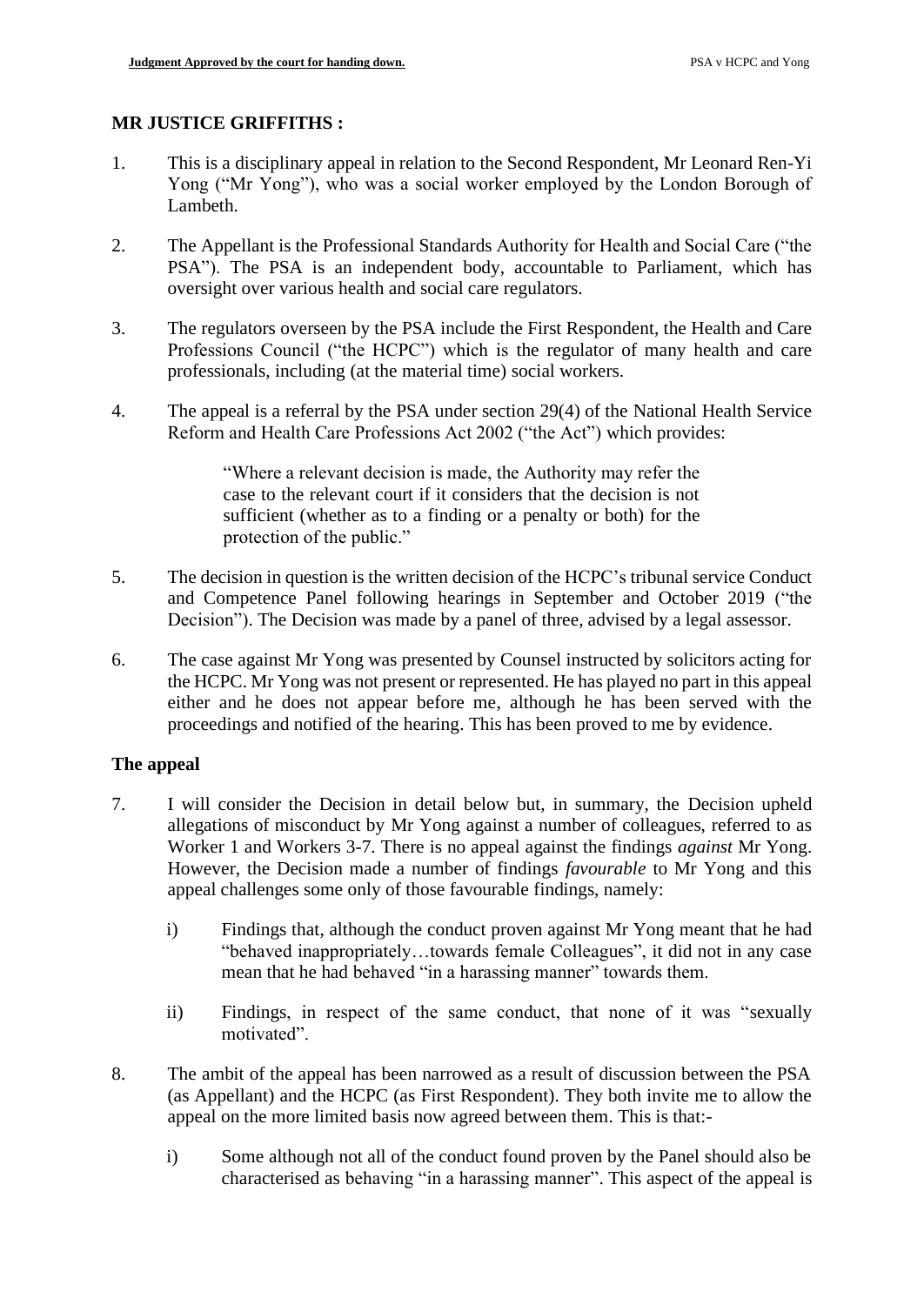limited to paragraphs  $1(a)$ ,  $1(b)$ ,  $1(d)(i)$ ,  $1(d)(ii)$ ,  $1(e)$  and  $1(f)$  of the allegations set out on pp 2-4 of the Decision of the Panel.

- ii) Some although not all of the conduct found proven by the Panel should be characterised as "sexually motivated". This aspect of the appeal is limited to paragraphs 1(a) and 1(f) of the allegations.
- iii) The matter should be remitted on this revised basis for the question of sanction to be redetermined. The sanction imposed by the Panel was a three-year Caution Order. Due to changes in the regulatory régime since the Decision, any reconsideration which I order will be carried out by a different body.
- 9. However, Mr Yong (by taking no active part in the proceedings at any stage) has not joined in this agreement. The proposed appeal, if allowed as suggested, will be to Mr Yong's detriment by making more serious findings against him, and exposing him to greater sanction, than the decision made by the Panel. Notwithstanding the agreement between the active parties, therefore, I must decide the appeal carefully and on its merits, taking nothing for granted.

# **Applicable legal principles**

10. The approach of the High Court to appeals of this nature has been established in a number of cases. A recent summary is to be found in the judgment of Farbey J in *Professional Standards Authority for Health and Social Care v General Medical Council and Dighton* [2020] EWHC 3122 (Admin) at paras 16-17, as follows:-

## "**Legal framework**

## *The High Court's jurisdiction*

16. The PSA may refer a suspension decision of a MPT to the High Court if it considers that the decision is not sufficient for the protection of the public (section 29(4) of the National Health Service Reform and Health Care Professions Act 2002). The protection of the public includes not only matters relating to the health, safety and well-being of the public but also the maintenance of public confidence in the medical profession and the maintenance of proper professional standards and conduct (section 29(4A) of the 2002 Act).

17. The court will treat any such reference as an appeal against the relevant decision (section 29(7) of the 2002 Act). The proceedings will be governed by CPR Part 52. The court's consideration is therefore limited to a review of the decision and is not a rehearing (CPR 52.21(1)). An appeal will be allowed if the panel's decision is "wrong" or "unjust because of a serious procedural or other irregularity in the proceedings" (CPR  $52.2(3)$ ."

11. CPR 52.21 governs a section 29(7) appeal and provides: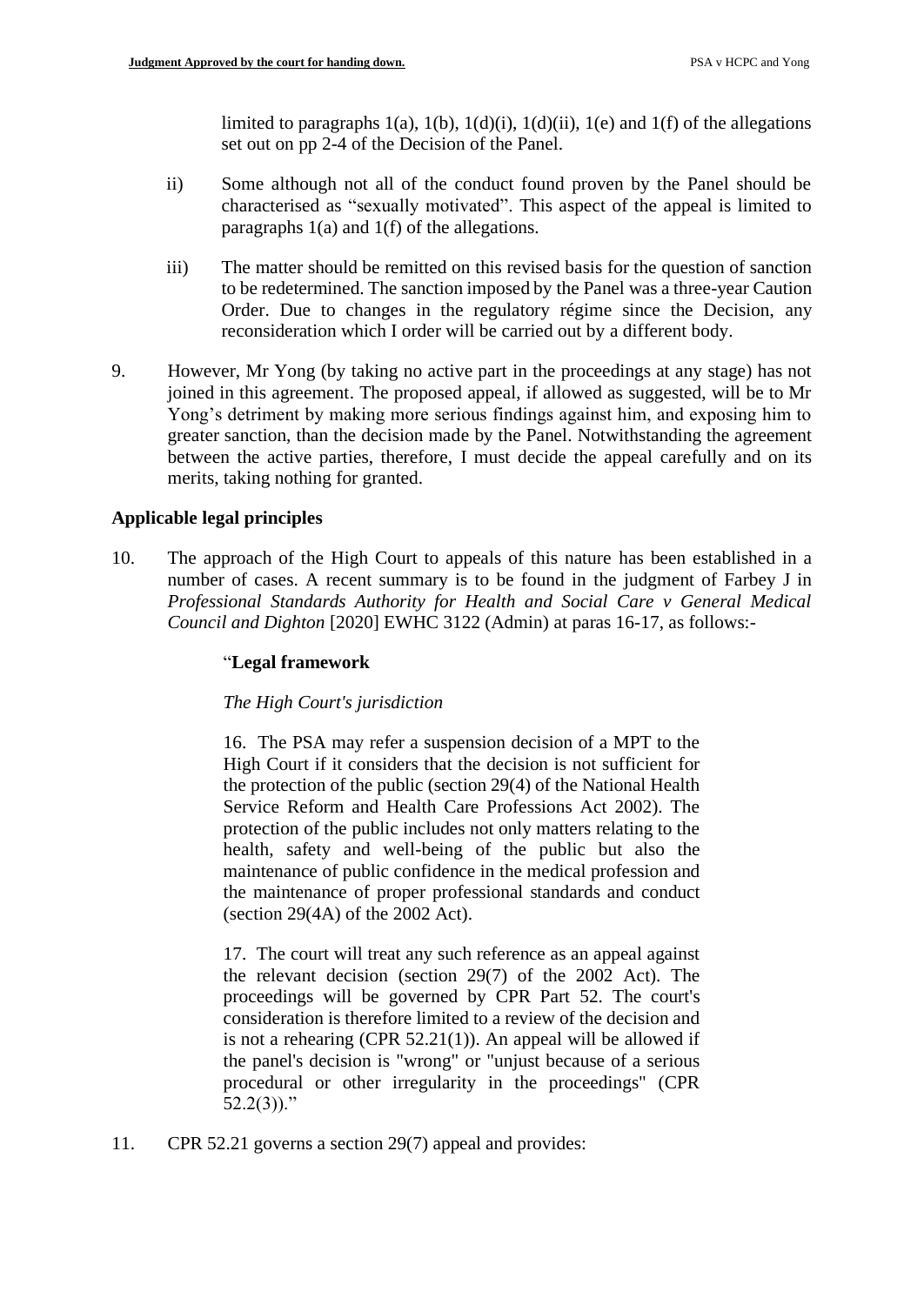### **52.21— Hearing of appeals**

(1) Every appeal will be limited to a review of the decision of the lower court unless—

(a) a practice direction makes different provision for a particular category of appeal; or

(b) the court considers that in the circumstances of an individual appeal it would be in the interests of justice to hold a re-hearing.

(2) Unless it orders otherwise, the appeal court will not receive—

(a) oral evidence; or

(b) evidence which was not before the lower court.

(3) The appeal court will allow an appeal where the decision of the lower court was—

(a) wrong; or

(b) unjust because of a serious procedural or other irregularity in the proceedings in the lower court.

(4) The appeal court may draw any inference of fact which it considers justified on the evidence."

12. The principles applying to a statutory appeal against the decision of a professional standards body were summarised by Sharp LJ (sitting with Dingemans J) in *GMC v Jagjivan* [2017] EWHC 1247 (Admin); [2017] 1 WLR 4438. After referring (in para 39) to the cases of *Meadow v General Medical Council* [2006] EWCA Civ 1390; [2007] QB 462; *Fatnani and Raschid v General Medical Council* [2007] EWCA Civ 46; [2007] 1 WLR 1460; and *Southall v General Medical Council* [2010] EWCA Civ 407; [2010] 2 FLR 1550), Sharp LJ summarised their effect (at para 40) as follows (omitting a passage not relevant to the present appeal):

"40. In summary:

i) Proceedings under section 40A of the 1983 Act are appeals and are governed by CPR Part 52 . A court will allow an appeal under CPR Part 52.21(3) if it is 'wrong' or 'unjust because of a serious procedural or other irregularity in the proceedings in the lower court'.

ii) It is not appropriate to add any qualification to the test in CPR Part 52 that decisions are 'clearly wrong': see *Fatnani* at paragraph 21 and *Meadow* at paragraphs 125 to 128.

iii) The court will correct material errors of fact and of law: see Fatnani at paragraph 20. Any appeal court must however be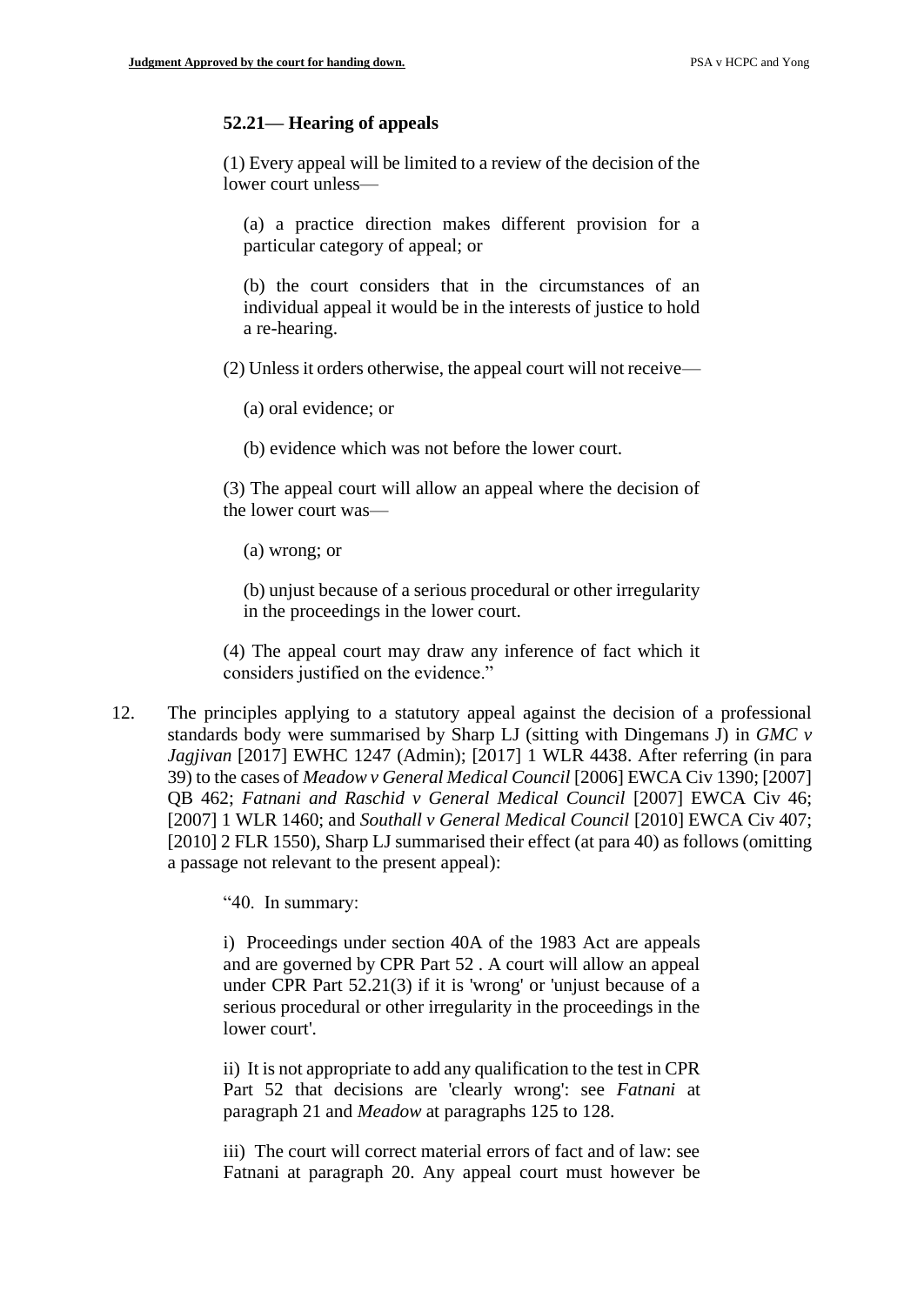extremely cautious about upsetting a conclusion of primary fact, particularly where the findings depend upon the assessment of the credibility of the witnesses, who the Tribunal, unlike the appellate court, has had the advantage of seeing and hearing (see *Assicurazioni Generali SpA v Arab Insurance Group* (Practice Note) [2002] EWCA Civ 1642; [2003] 1 WLR 577, at paragraphs 15 to 17, cited with approval in *Datec Electronics Holdings Ltd v United Parcels Service Ltd* [2007] UKHL 23, [2007] 1 WLR 1325 at paragraph 46, and *Southall* at paragraph 47).

iv) When the question is what inferences are to be drawn from specific facts, an appellate court is under less of a disadvantage. The court may draw any inferences of fact which it considers are justified on the evidence: see CPR Part 52.11(4).

v) In regulatory proceedings the appellate court will not have the professional expertise of the Tribunal of fact. As a consequence, the appellate court will approach Tribunal determinations about whether conduct is serious misconduct or impairs a person's fitness to practise, and what is necessary to maintain public confidence and proper standards in the profession and sanctions, with diffidence: see *Fatnani* at paragraph 16; and *Khan v General Pharmaceutical Council* [2016] UKSC 64; [2017] 1 WLR 169, at paragraph 36.

vi) However there may be matters, such as dishonesty or sexual misconduct, where the court "is likely to feel that it can assess what is needed to protect the public or maintain the reputation of the profession more easily for itself and thus attach less weight to the expertise of the Tribunal …": see *Council for the Regulation of Healthcare Professionals v GMC and Southall* [2005] EWHC 579 (Admin); [2005] Lloyd's Rep. Med 365 at paragraph 11, and *Khan* at paragraph 36(c). As Lord Millett observed in *Ghosh v GMC* [2001] UKPC 29; [2001] 1 WLR 1915 and 1923G, the appellate court "will afford an appropriate measure of respect of the judgment in the committee … but the [appellate court] will not defer to the committee's judgment more than is warranted by the circumstances".

vii)  $(...)$ 

viii) A failure to provide adequate reasons may constitute a serious procedural irregularity which renders the Tribunal's decision unjust (see *Southall* at paragraphs 55 to 56)."

13. These points of general principle apply as much to appeals from a decision of the HCPC under section 29(4) of the National Health Service Reform and Health Care Professions Act 2002 as they did to the appeals against the General Medical Council in question in *Jagjivan* and the cases cited in *Jagjivan*.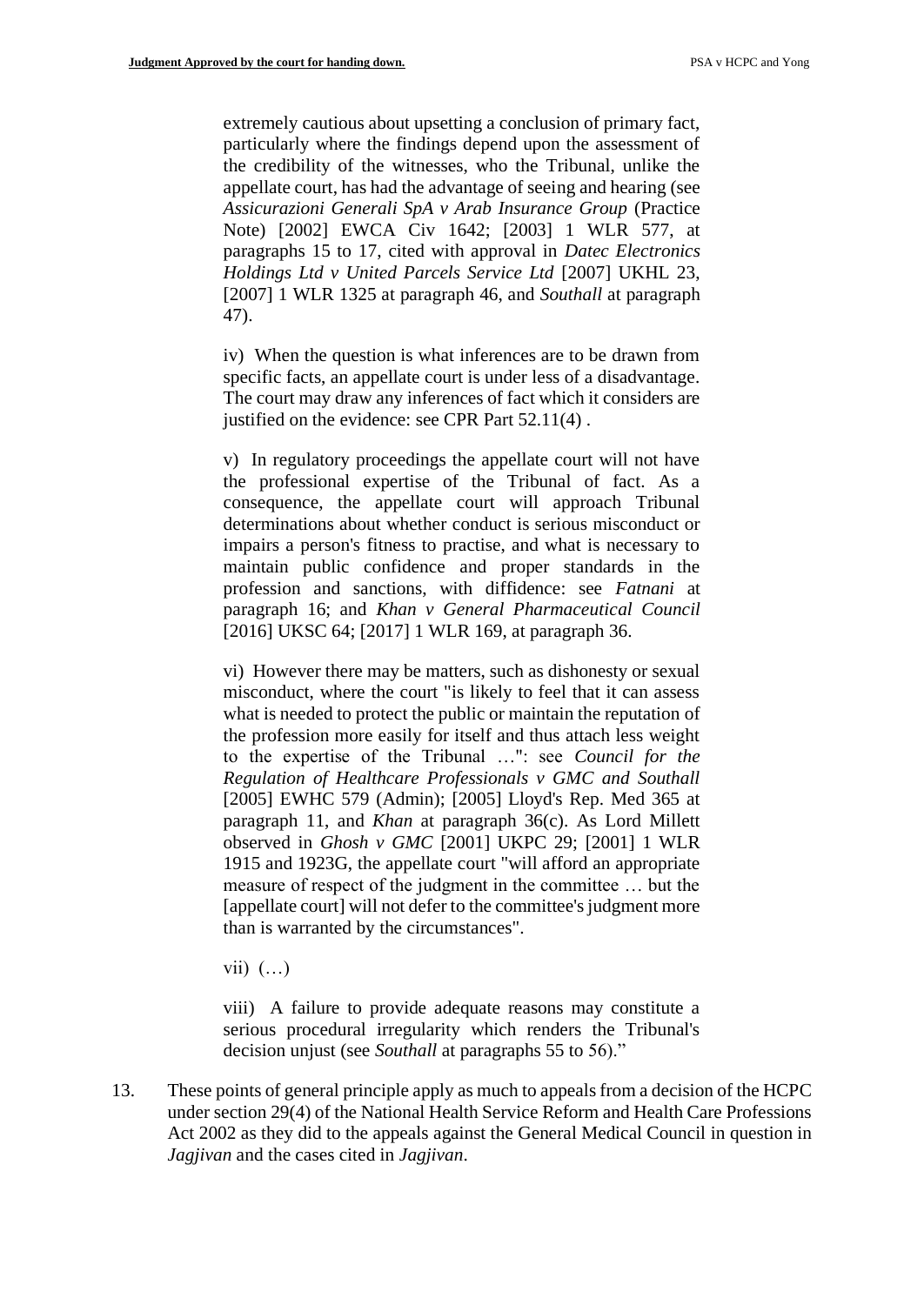- 14. In *Jagjivan* the Divisional Court applied these principles and concluded that "the Tribunal's failure to find that there was a sexual motivation for Dr Jagjivan's actions was wrong and unsustainable. On the facts as found in relation to paragraphs 2(d) and (e), in our view, such an inference was irresistible."
- 15. In the later case of *Basson v GMC* [2018] EWHC 505 (Admin) Mostyn J refused to substitute a finding of sexual motivation for the contrary findings of the body appealed from, applying the following principles (at paras 17-18):-

"17. The question for me is whether the tribunal's finding was legitimately made. In *Edgington v Fitzmaurice* (1885) 29 Ch D 459 , Bowen LJ famously said that the state of a man's mind is as much a fact as the state of his digestion. Therefore, in civil proceedings that fact, the state of the man's mind, is to be proved in the usual way by the necessary body of evidence on the balance of probabilities. An appellate challenge to a finding of fact is always highly demanding. However, the state of a person's mind is not something that can be proved by direct observation. It can only be proved by inference or deduction from the surrounding evidence. It has been said that the appellate challenge, where the disputed fact has been proved by inference or deduction, is less stringent than where the challenge is to a concrete finding of fact. In other cases, however, it has been said that the standard is the same.

18. I am prepared to accept that in a regulatory appeal the appellate challenge to a finding of fact derived from inference or deduction is less stringent than a challenge to a concrete finding of fact. Generally speaking, a finding of fact, whether one of a primary concrete nature or one made on the basis of inference or deduction, can only be challenged on appeal where it can be said that the finding is wholly contrary to the weight of the evidence or that there was some fault in the decision-making process that renders the finding unsafe."

# **The Decision of the Panel**

- 16. The Decision of the Panel considered allegations in relation to the six colleagues of Mr Yong who were referred to, as I have mentioned, as Workers 1 and 3-7.
- 17. The overarching allegation was that, while registered as a Social Worker with the Health and Care Professions Council, Mr Yong between approximately September 2016 and June 2017, behaved inappropriately and/or in a harassing manner towards these seven female colleagues in the following respects.

*The Panel's decisions on the "harassing manner" allegations*

18. The allegation in relation to Worker 1 was as follows:

"a) In relation to Worker 1, you: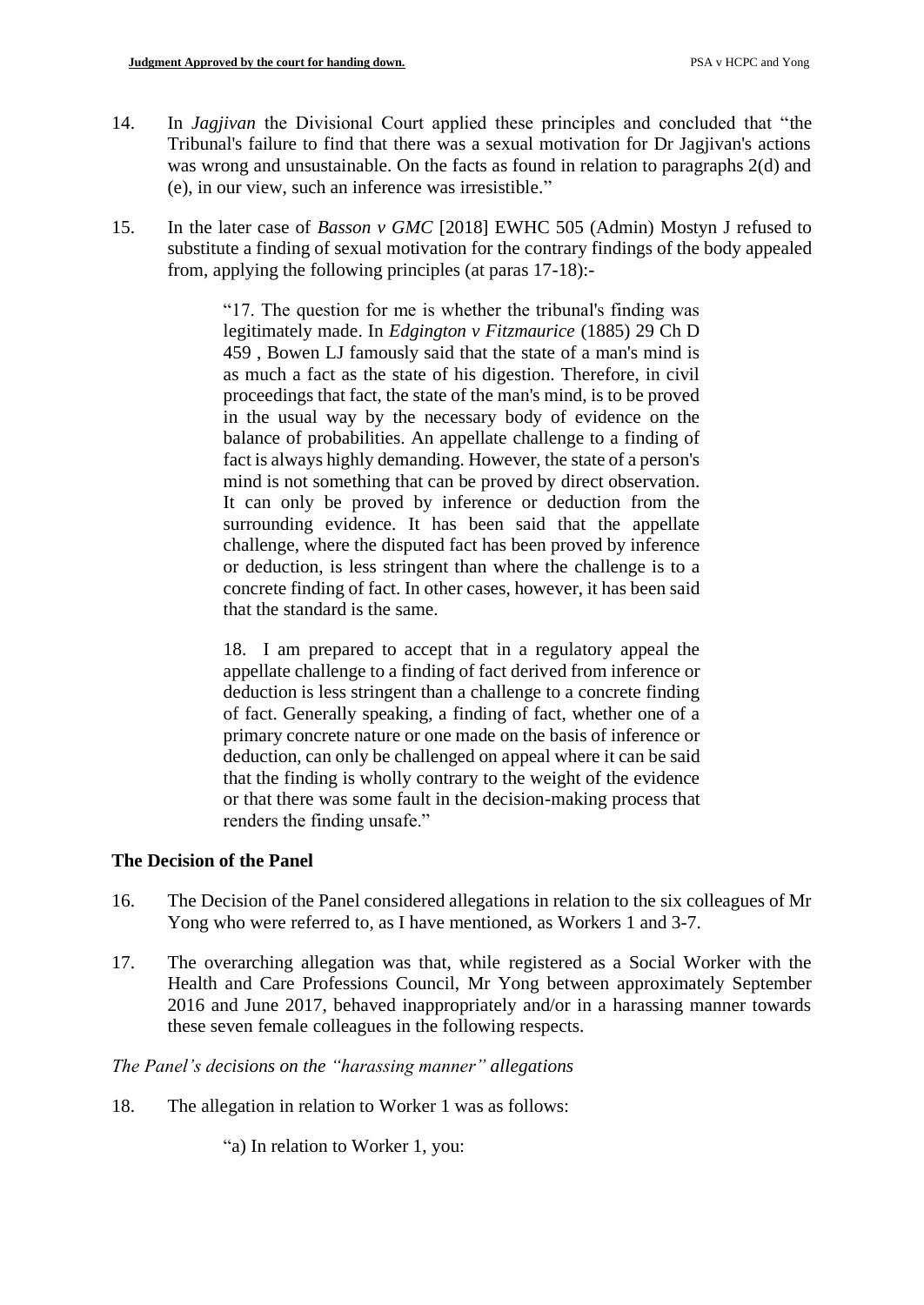i. Between approximately September 2016 and October 2016, asked if she was free to join you to the 'Shrek experience' and suggested she wore a school uniform, or words to that effect;

ii. On an unknown date in December 2016, asked whether she wanted to go to a Christmas party with you and to stay at your house afterwards, or words to that effect;

iii. On or around 26 December 2016, you sent her a "WhatsApp" media message saying "l think you are quite a unique individual and deserve a much better year. Let's catch up after work when you get back. Enjoy! X" or words to that effect;

19. The Panel's Decision on this was (at para 69) that:-

"The Panel accepted the evidence of Worker 1 in relation to the Registrant's behaviour towards her and found the factual part of the sub- particulars proved. The Panel was satisfied that on each occasion, the Registrant did not observe the proper boundaries expected of a manager towards a junior member of staff. The Panel found that the Registrant's behaviour caused Worker 1 to feel uncomfortable and insecure. The Panel was therefore satisfied that the Registrant had behaved inappropriately. The Panel was not satisfied that the Registrant had acted in a harassing manner towards Worker 1. Accordingly, the Panel found Particulars 1(a)(i)—(iii) of the Allegation proved in part."

- 20. The appeal asks me to overturn the decision that Mr Yong did not, in acting thus, act in "in a harassing manner".
- 21. The particulars in relation to Worker 3 were:

"b) in relation to Worker 3, between approximately April to June 2017, you:

i. Asked her, "how satisfied are you with your boyfriend, are you going to get married to him and what do you fight about" and then commented "I see a touchy subject" or words to that effect;

ii. Asked her whether she had previous relationships with men that were older than her and what she liked about these relationships, or words to that effect;

iii. Told her personal details about your extra-marital affairs and talked about a relationship you were having with a woman;

iv. Asked her where she lived and told her that if she lived in the area where you were housesitting for the weekend she could have visited you, or words to that effect;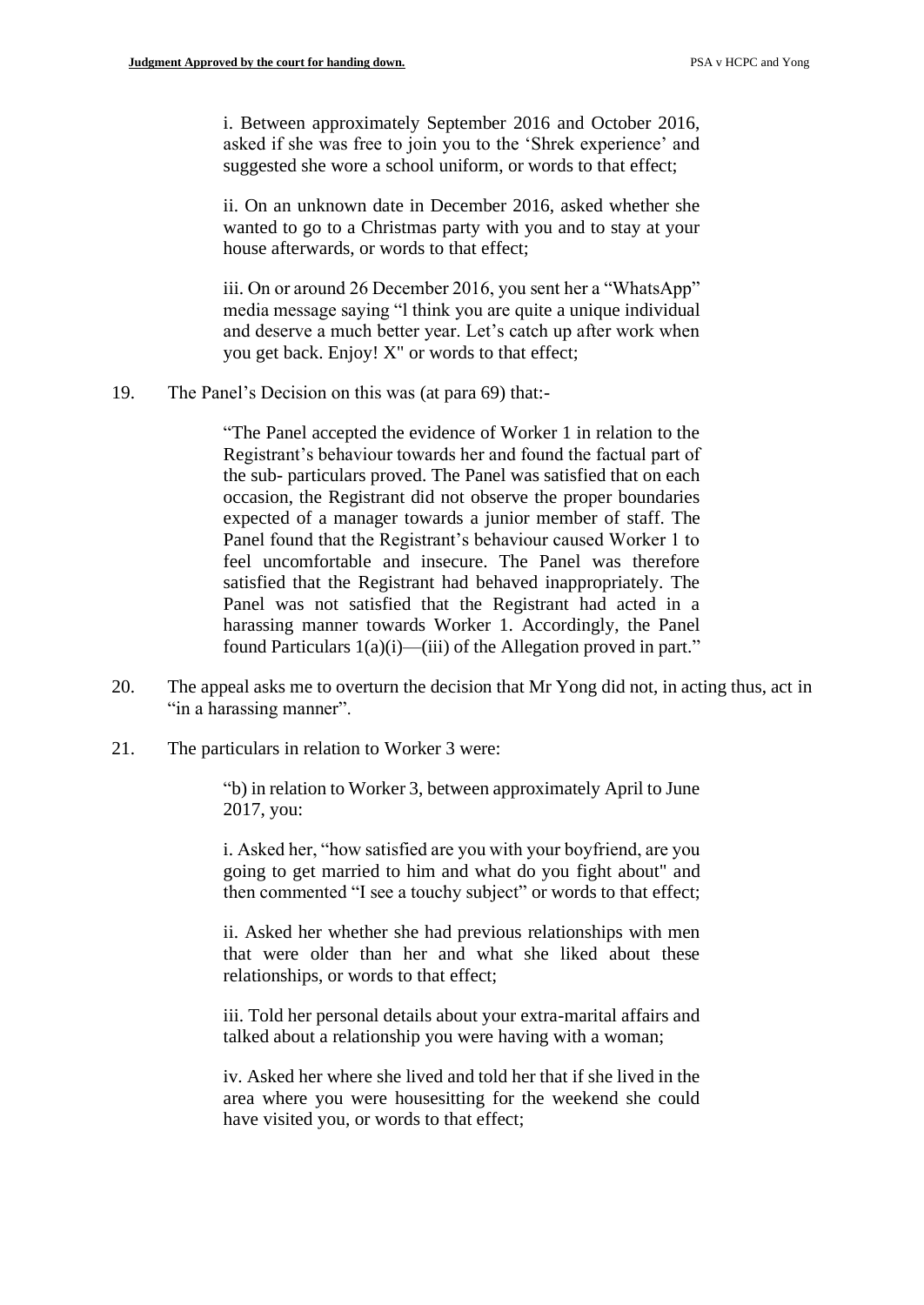v. Asked her when her boyfriend would be away and told her to keep the weekend free so you could do something together, or words to that effect;"

22. The Decision found that (iii) was not proved (para 71 of the Decision) because Worker 3 had not given evidence to that effect. The Decision found the rest of  $(i) - (v)$  (that is, excluding (iii)) proved to the following extent (para 70 of the Decision):

> "The Panel accepted the evidence of Worker 3 in respect of these sub-particulars of the Allegation and was satisfied that the Registrant had made these uninvited comments to her. The Panel was satisfied that these comments crossed professional boundaries and had no place in the workplace. Furthermore, the Panel found that due to the disparity in power between the Registrant and Worker 3 she was put into a difficult situation where she was asked to discuss personal matters of a private nature. The Panel was satisfied that the Registrant had behaved inappropriately. The Panel was not satisfied that the Registrant had acted in a harassing manner towards Worker 3. In reaching this decision, the Panel took into account the evidence given by Worker 3 of her impression of the Registrant's behaviour and demeanour at the time the comments were made. Accordingly, the Panel found Particulars  $1(b)(i),(ii),(iv)$  and  $(v)$  of the Allegation proved in part."

- 23. The appeal asks me to overturn the decision that Mr Yong did not, in acting thus, act in "in a harassing manner".
- 24. The particulars in relation to Worker 4 were:

"c) In relation to Worker 4, you:

i. On or around 09 June 20167, called her into your office to talk about two young females you said were experiencing domestic violence and were helping outside of work, or words to that effect;"

25. The Decision found this proved (in para 72) to the following extent:

"The Panel accepted the evidence of Worker 4 and was satisfied that the Registrant had this conversation with her in his office. Again, the Panel was satisfied that this conversation crossed professional boundaries and was inappropriate between a manager and a junior member of the team. The Panel accepted Worker 4's evidence that she did not perceive the Registrant to be making a sexual advance towards her. The Panel was not satisfied that the Registrant had acted in a harassing manner towards Worker 4. Accordingly, the Panel found Particular 1(c)(i) of the Allegation proved in part."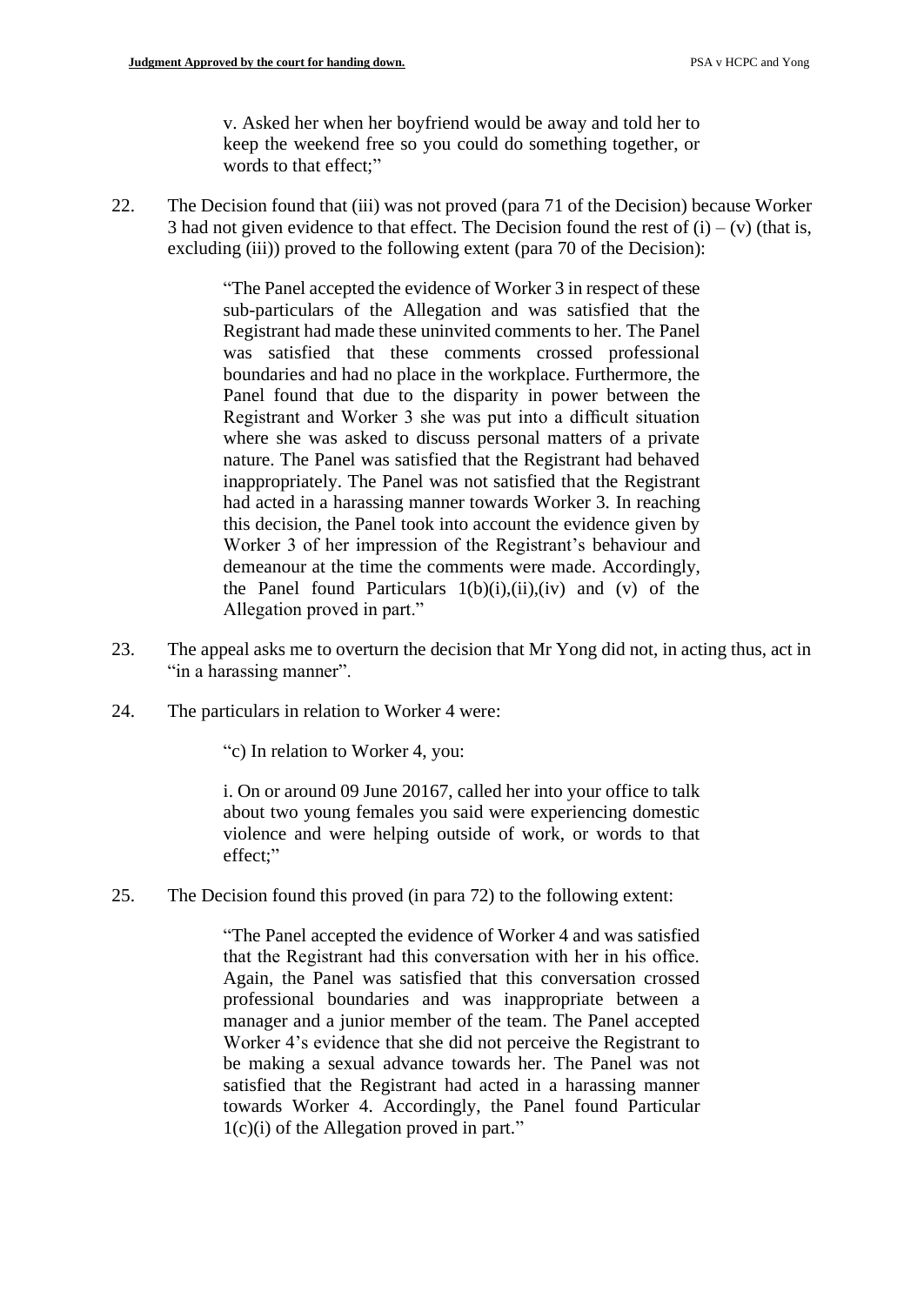- 26. There is no challenge in this appeal to any part of that finding, including the finding that Mr Yong was not proven to have acted in a harassing manner.
- 27. The particulars in relation to Worker 5 were:

"d) In relation to Worker 5, you:

i. Asked her "How did you meet your boyfriend, I bet you were at it like rabbits", or words to that effect;

ii. On or around 13 April 2017, said "the only thing that needs resurrecting around here is my libido", or words to that effect;

iii. On or around 15 June 2017, asked if she wanted to spend time with you on Saturday afternoon and/or evening, and said, "don't answer now, think about it and let me know" or words to that effect;"

28. The Decision found these proved (para 73) to the following extent:

"The Panel was satisfied that the Registrant had behaved in the manner described by Worker 5 who gave thoughtful and considered evidence about these matters. The Panel was satisfied that the sexual nature of the Registrant's comments in subparticulars 1(d)(i) and (ii) and the Registrant's unsolicited invitation to Worker 5 to spend time with him at the weekend amounted to an abuse of his position of power as a manager and clearly crossed professional boundaries. The Panel was satisfied that the Registrant's behaviour was inappropriate. The Panel was not satisfied that the Registrant had acted in a harassing manner towards Worker 5. In reaching this decision, the Panel took into account Worker 5's evidence that when the Registrant had made these comments to her, he hadn't lowered his voice or appeared awkward but seemed confident and cocky. She stated that her impression was that he liked to push boundaries and enjoyed getting a reaction out of people. Accordingly, the Panel found Particulars 1(d)(i)-(iii) of the Allegation proved in part."

- 29. The appeal asks me to overturn the decision, in relation to both (i) and (ii), that Mr Yong did not act in "in a harassing manner". It does not seek a finding of harassment in relation to (iii)
- 30. The particulars in relation to Worker 6 were:

"e) In relation to Worker 6, you;

i. On an unknown date between December 2016 and January 2017, asked about her relationship with her husband and said "you need to keep your husband happy, even if you are tired, you know, masturbate him" or words to that effect;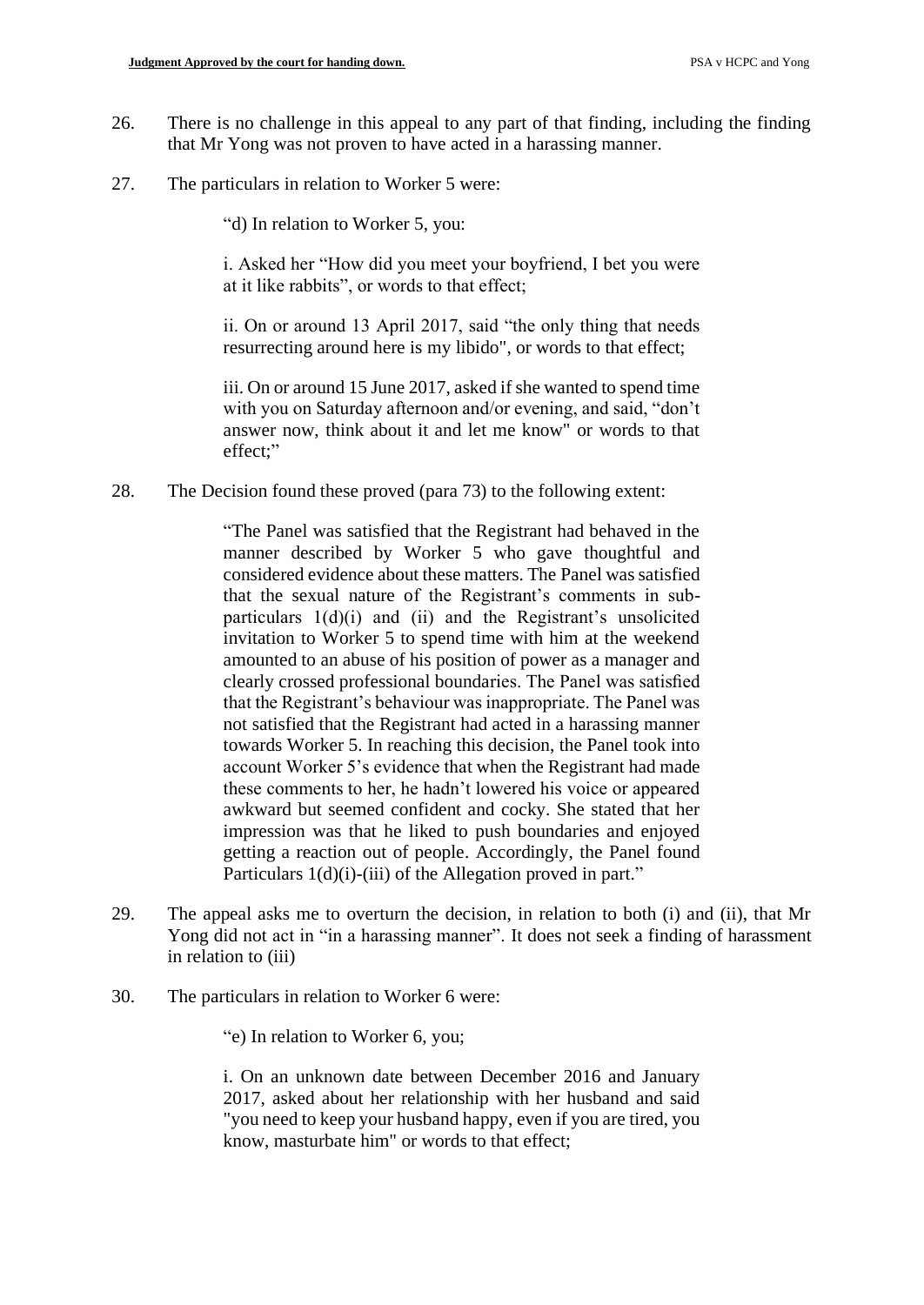ii. On or around March 2017, told her to film herself and her husband having sex;

iii. Talked about a friend of yours to her, who is currently in a domestic violence relationship and told her that you invited her into your bed for cuddles."

31. The Decision found this proved in part (para 74) as follows:

"The Panel accepted the evidence of Worker 6 who gave clear and consistent evidence about these matters. The Panel was satisfied that the uninvited sexual nature of these comments caused embarrassment to Worker 6. In the Panel's view, once again the Registrant's behaviour crossed professional boundaries and failed to respect his role as a manger. The Panel was satisfied that the Registrant behaved inappropriately. The Panel was not satisfied that the Registrant had acted in a harassing manner towards Worker 6. ln reaching this decision, the Panel took into account Worker 6's evidence that, although the Registrant had caused her to feel uncomfortable and embarrassed, when asked about his motive she stated that she did not perceive him to be making any sexual advances towards her and that he appeared to be trying to give her some male advice about her relationship. She described his demeanour as open, always relaxed and jokey. Accordingly, the Panel found Particulars 1(d)(i)-(iii) of the Allegation proved in part."

- 32. The appeal asks me to overturn the decision that Mr Yong did not act "in a harassing manner".
- 33. The particulars in relation to Worker 7 were:

"f) In relation to Worker 7, you:

i. Said to her "I know I shouldn't do this, but you could move into my flat where there is a spare room" or words to that effect;

ii. On or around 23 December 2016, you clenched your arms around her and pressed your body including your chest and/or groin against her."

34. The Decision divided its conclusion on this between (i) and (ii). In relation to (i), it said (at para 75 of the Decision):

> "The Panel accepted Worker 7's account of this conversation with the Registrant. The Panel was satisfied that in the circumstances, it was inappropriate for the Registrant to have invited Worker 7 to move into his spare room. It was an uninvited and unwanted offer that caused Worker 7 to feel uncomfortable and vulnerable. The Panel was not satisfied that this was said in a harassing manner by the Registrant.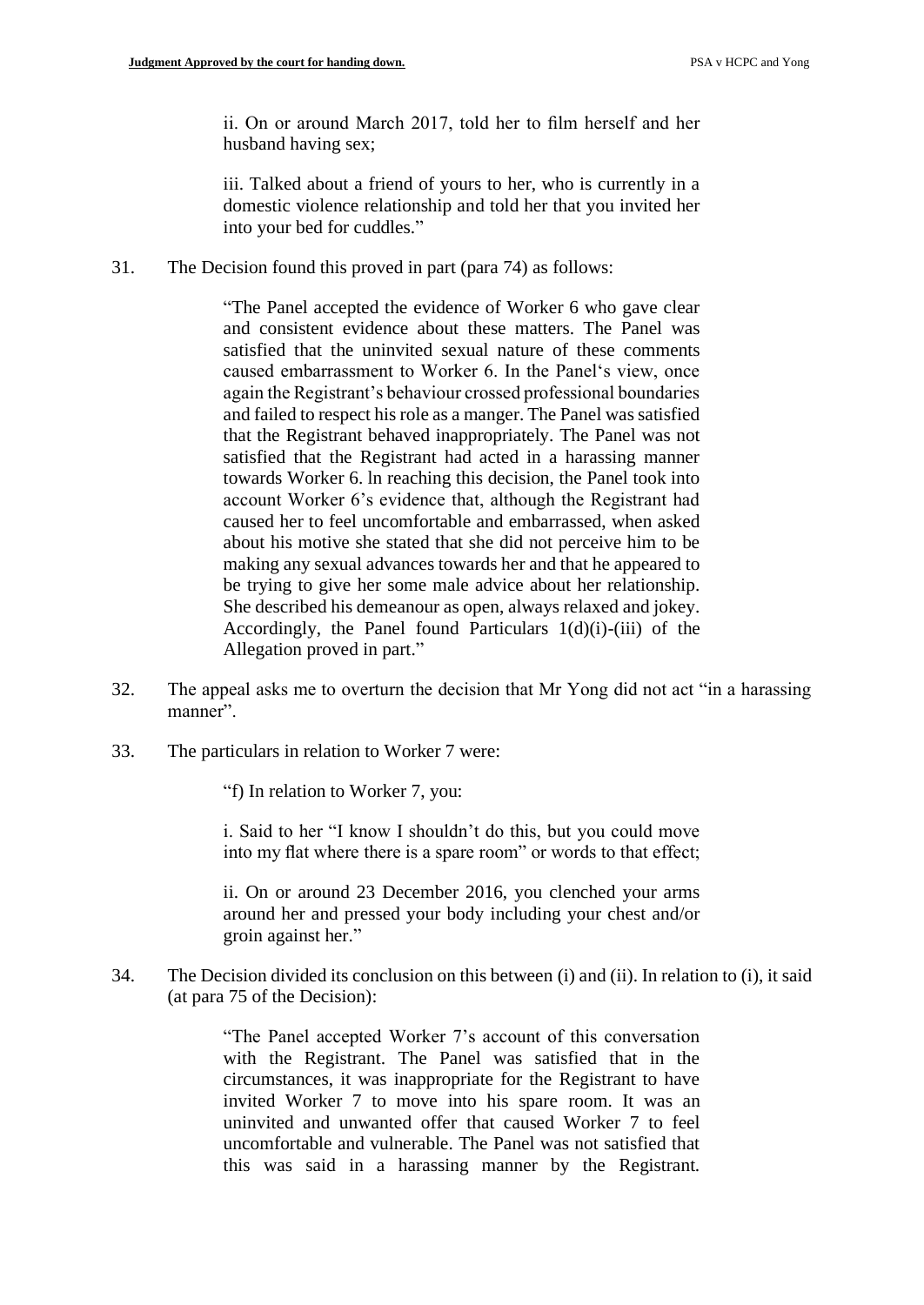Accordingly, the Panel found Particulars 1(f)(i) of the Allegation proved in part."

35. In relation to (ii), it said (at para 76 of the Decision):

"In relation to the factual part of this sub-particular of the allegation the Panel accepted Worker 7's evidence that the Registrant clenched his arms around her and pressed his body including his chest against her. The Panel therefore found this part of the sub-particular proved. The Panel noted the inconsistencies in Worker 7's evidence in respect of whether the Registrant pressed his groin against her, in particular the body chart diagram (exhibit 2) completed by Worker 7 during her evidence. The Panel therefore found the 'and/or groin' part of the sub-particular not proved. The Panel was satisfied that Worker 7 had not consented to being hugged by the Registrant and that the manner in which he had done so had clearly caused Worker 7 extreme discomfort. The Panel was therefore satisfied that the Registrant's behaviour was inappropriate as he had clearly failed to respect Worker 7's boundaries. The Panel was not satisfied that this was done in a harassing manner. Accordingly, the Panel found Particulars 1(f)(i) of the Allegation proved in part."

36. The appeal asks me to overturn the decision that Mr Yong did not act in "in a harassing manner", under both (i) and (ii).

*The Panel's overarching findings relevant to "harassing manner"*

37. A separate allegation, again in relation to all the named Workers, was:

"3) The matters set out in paragraphs 1 - 2 constitute misconduct."

38. The Panel found misconduct proved and there is no appeal against that. However, the Panel's decision on the overall question of misconduct included the following passage which is relevant, also, to the question of whether a "harassing manner" had been proved. It said (in paras 83-86 of the Decision)

> "83. The Panel was satisfied, applying its judgement, that the Registrant's repeated, uninvited and inappropriate behaviour towards six junior members of his team over several months fell far short of what would have been expected in the circumstances.

> 84. The Panel was further satisfied that the Registrant had repeatedly breached the professional boundaries expected and required of a social worker. The Panel was of the view that the Registrant had failed to understand the power imbalance that existed and how he, as a manager, had caused junior members of the team to feel embarrassed and uncomfortable in their place of work.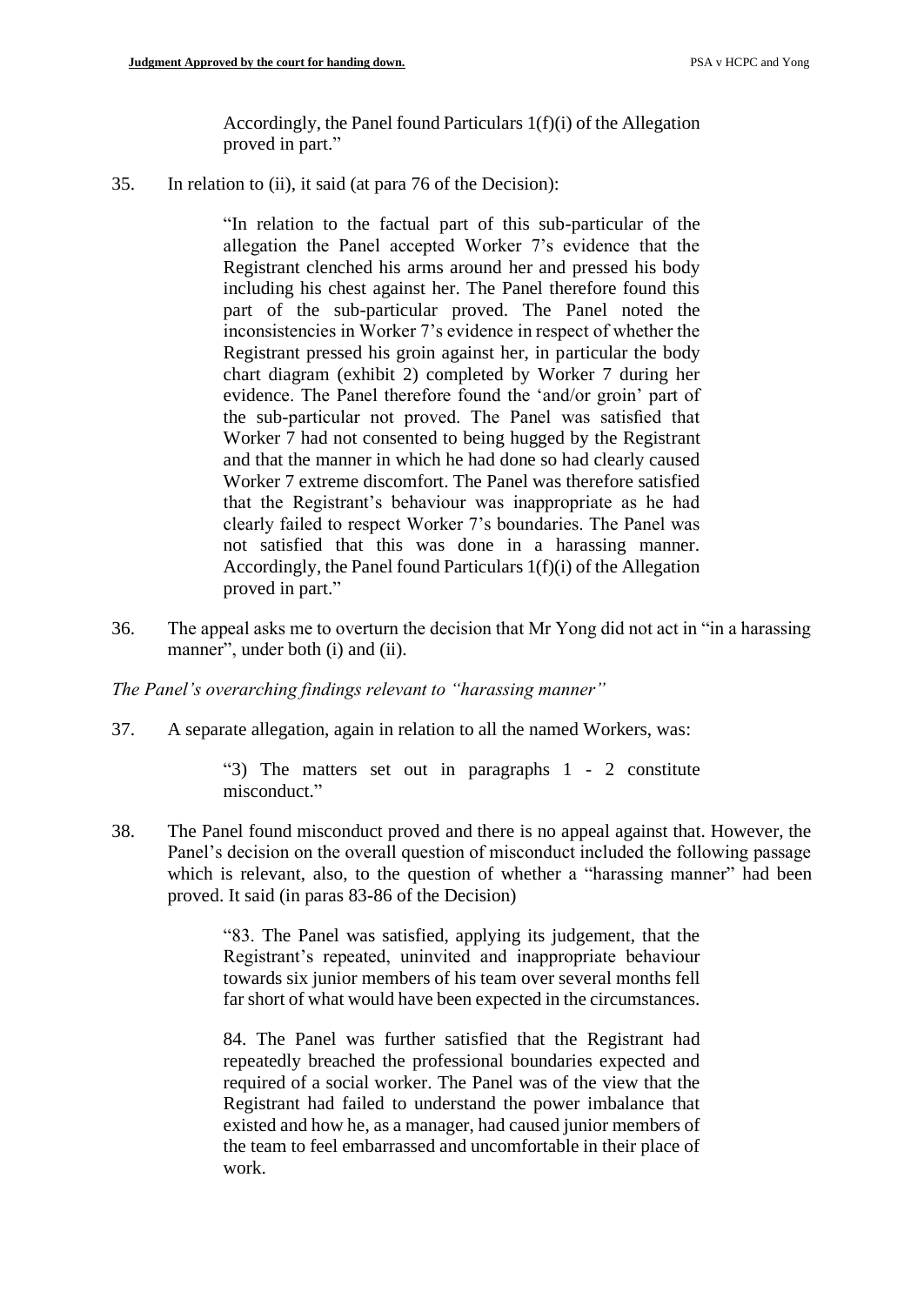85. In all of the circumstances, the Panel was satisfied that the Registrant's behaviour amounted to misconduct that would rightly be characterised as deplorable by fellow practitioners.

86. The Panel therefore, found the statutory ground of misconduct to have been made out."

### *The Panel's decision on sexual motivation*

- 39. Another separate strand of the case, covering all of the named workers, and all of the allegations, was:
	- "2) Your conduct in paragraphs 1 a)-f) was sexually motivated."
- 40. The Panel decided that this was not proved. It said (in para 78 of the Decision)

"When considering this Particular of the allegation, the Panel had regard to the judgement in the case of *Arunkalaivanan v GMC* [2014] EWHC 873 (Admin). The Panel gave careful consideration to all of the evidence it had heard in relation to the Registrant's motivation for his behaviour. The Panel had no direct evidence or written submissions from the Registrant on this point. The Panel did take into account HF's evidence that it was generally felt that the Registrant misread his audience and that the jokes he made were often inappropriate. HF also told the Panel that during her meeting with the Registrant on 27 June 2017, the Registrant also said that he had not intentionally meant to offend anyone and that he should have been more 'boundaried'. The Panel also noted that when questioned, a number of the witnesses had specifically stated that they did not perceive the Registrant to be making a sexual advance towards them. Accordingly, applying the burden and standard of proof, the Panel was not satisfied on the evidence available that the Registrant's repeated inappropriate behaviour was sexually motivated. The Panel has therefore found Particular 2 of the Allegation not proved."

- 41. The reference to *Arunkalaivanan* is not particularly apt. That was a case in which Ms Yip QC (as she then was) overturned a finding of sexual motivation on the particular facts of that case, which were different from the facts found to be proven against Mr Yong (see paras 56-66 of her judgment).
- 42. I am asked in this appeal to overturn the decision that Mr Yong was not sexually motivated in relation, only, to particulars 1(a) (in relation to Worker 1) and 1(f) (in relation to Worker 7).

# *The Panel's decision on sanction*

43. When considering sanction, the Panel identified a number of mitigating and aggravating factors (paras 99-100 of the Decision):-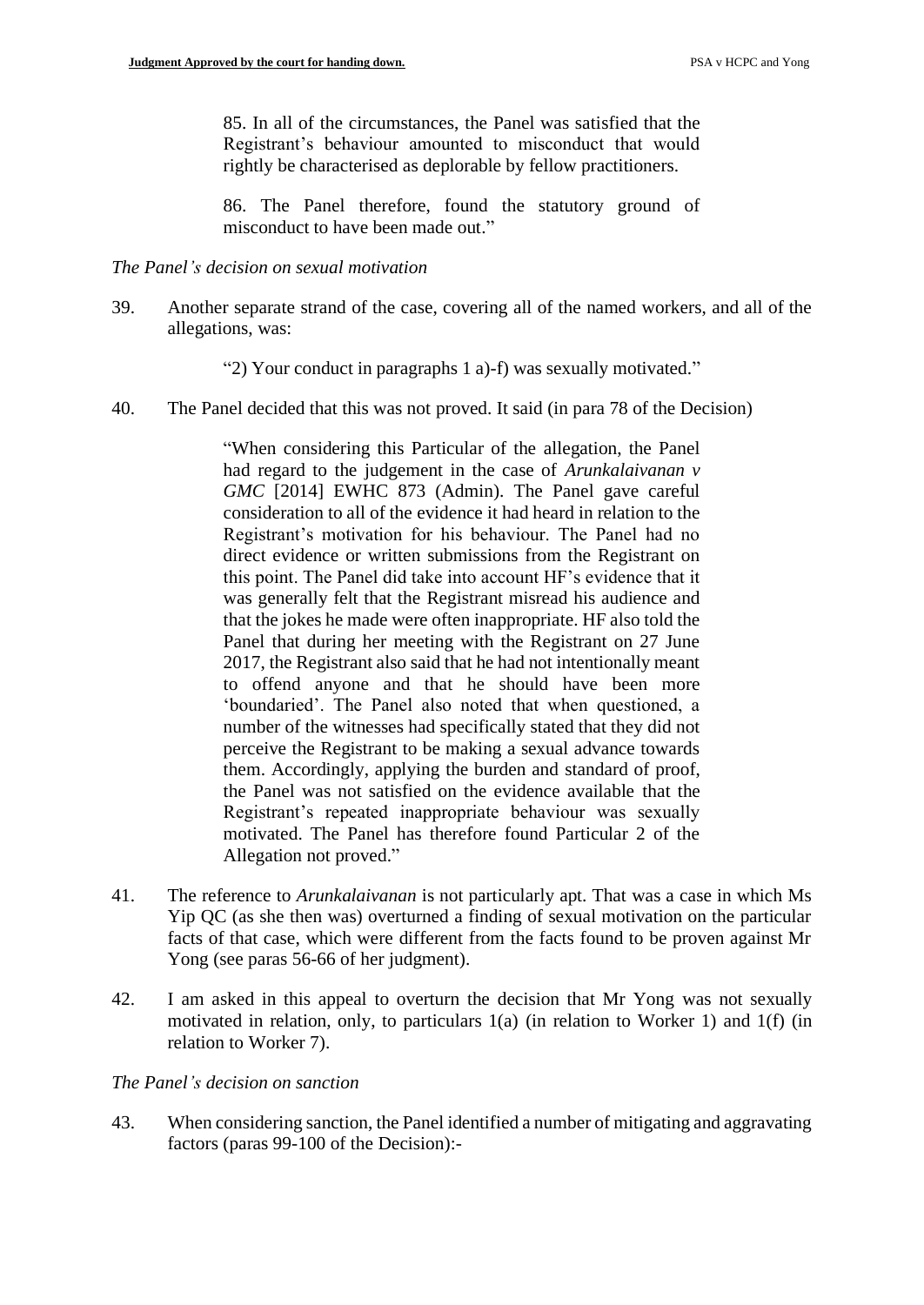- i) As aggravating factors, the Panel (at para 99) noted:-
	- "● The misconduct was repeated over a period of 10 months;
	- The misconduct involved six junior members of the team;
	- There is no evidence of remediation;
	- There is only limited evidence of insight; and
	- There is a risk of repetition."
- ii) As mitigating factors, the Panel (at para 100) noted:-

"● The Registrant apologised for his behaviour when spoken to by HF and CM in June 2017;

- No Service Users were harmed or put at risk of harm;
- The Registrant is of previous good character and has no previous regulatory findings recorded against him; and

● The Panel heard evidence that the Registrant was a good Social Worker who built a strong team and that LBL was sad to lose him as a result of these matters."

44. The Panel decided to impose a Caution Order for a period of three years. This was at least partly based (as the Decision makes clear in para 107) on the Panel's findings "that the Registrant's behaviour was inappropriate but was not harassing or sexually motivated."

#### **The Grounds of Appeal**

- 45. Five Grounds of Appeal have been pursued and argued before me (a sixth is no longer pursued), as follows:
	- i) Ground 1: The Legal Assessor's direction to the Committee in respect of what constituted "in a harassing manner" as opposed to "inappropriate" behaviour was insufficient. He failed to provide the Committee with any guidance as to how they may differentiate between the two terms and their respective gravamen. More particularly, he failed to correct the Case Presenter's concession (in response to the Committee's question) that the respective terms denoted conduct of equal gravamen. As a result, the Committee fell into error in finding that the Registrant's behaviour was not "harassing" in respect of workers 1, 3,4,5, 6 and 7. The finding was at odds with their factual findings regarding the Registrant's behaviour towards the said six workers and their responses thereto.
	- ii) Ground 2: The Committee failed to provide adequate reasons as to why they had concluded that the Registrant's behaviour was not "harassing."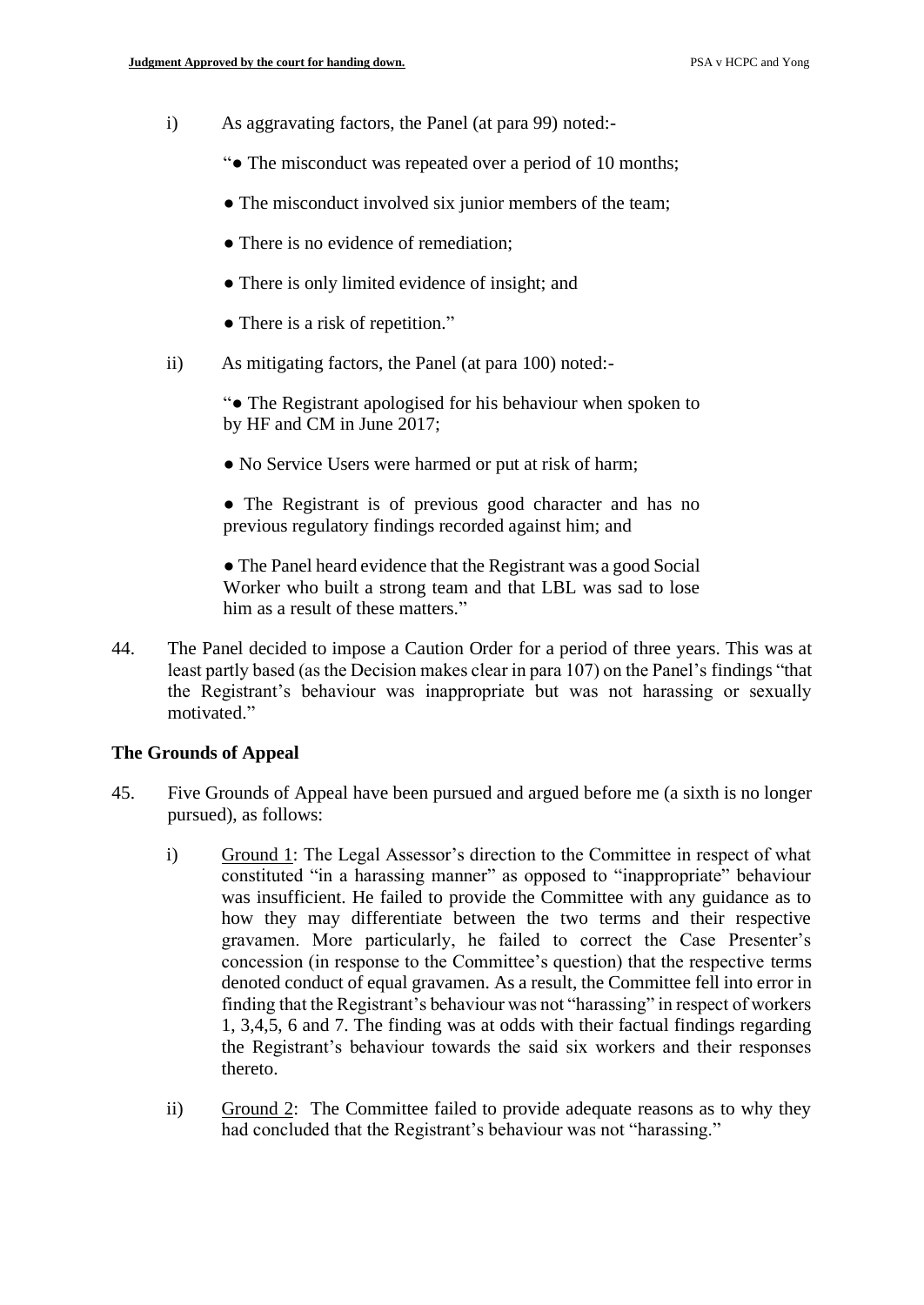- iii) Ground 3: The direction given by the Legal Assessor regarding "sexual motivation" was insufficient. The Legal Assessor failed to direct the Committee to apply the correct test described by Mostyn J in *Basson v General Medical Council* [2018] EWHC 505 Admin that a "sexual motive means that the conduct was done either in pursuit of sexual gratification or in pursuit of a future sexual relationship." Furthermore, the Legal Assessor also failed to direct the Committee that it was possible to find that the Registrant's behaviour was "harassing" but not "sexually motivated". The Conduct and Competence Committee fell into error in their analysis of whether the Registrant's behaviour had been sexually motivated and consequently their conclusion that it had been not sexually motivated. Their finding that allegations 1) a) (ii), 1) b) (ii)(v), 1) d) (iii), 1) e) (i)(ii) and 1) f) (i)(ii) were proved were all inconsistent with their conclusion that the Registrant's conduct had not been sexually motivated.
- iv) Ground 4: The Committee failed to provide adequate reasons for their conclusion that the Registrant's behaviour was "inappropriate" but "not sexually motivated."
- v) Ground 5: The Committee departed from the HCPC's Sanctions Policy and failed to provide reasons for doing so. Its factual findings precluded the use of a caution order, if the terms of the Policy were followed properly.
- 46. On these five Grounds, I am invited to allow the appeal and quash and replace the Panel Decision under s29(8)(b) of Act, making the additional findings of "harassing manner" and "sexual motivation" sought by the PSA (supported by the HCPC) which I have identified above.
- 47. The appeal is argued on the basis that, if I do substitute my own decision on the questions of "harassing manner" and "sexual motivation" in place of those of the Panel, "the court should adopt the Committee's findings in respect of the facts, misconduct and impairment". I am then asked to remit the question of sanction.
- 48. I will adopt that approach. It has the advantage of leaving the primary facts found by the Panel undisturbed, which is fully in accordance with the deference on questions of primary fact proved by witnesses which is recommended by the caselaw (e.g. *GMC v Jagivan* [2017] 1 WLR 4438 at para 40(iii)), while at the same time recognising that different considerations apply to drawing inferences from those primary facts (e.g. *GMC v Jagivan* [2017] 1 WLR 4438 at para 40(iv)).

# **Grounds 1 and 2: "harassing manner"**

- 49. Grounds 1 and 2 go together in challenging the Panel's findings that in no case did the conduct found against Mr Yong by the Panel constitute, not only behaving inappropriately (which was found) but, also, behaving "in a harassing manner".
- 50. The Panel does not, in its decision, explain what it understands by the expression "in a harassing manner". On one view, it was simply a question of fact, applying the words in their ordinary meaning.
- 51. However, it was not pointed out to the Panel that the HCPC was subject to the public sector equality duty imposed by section 149 of the Equality Act 2010 which provides: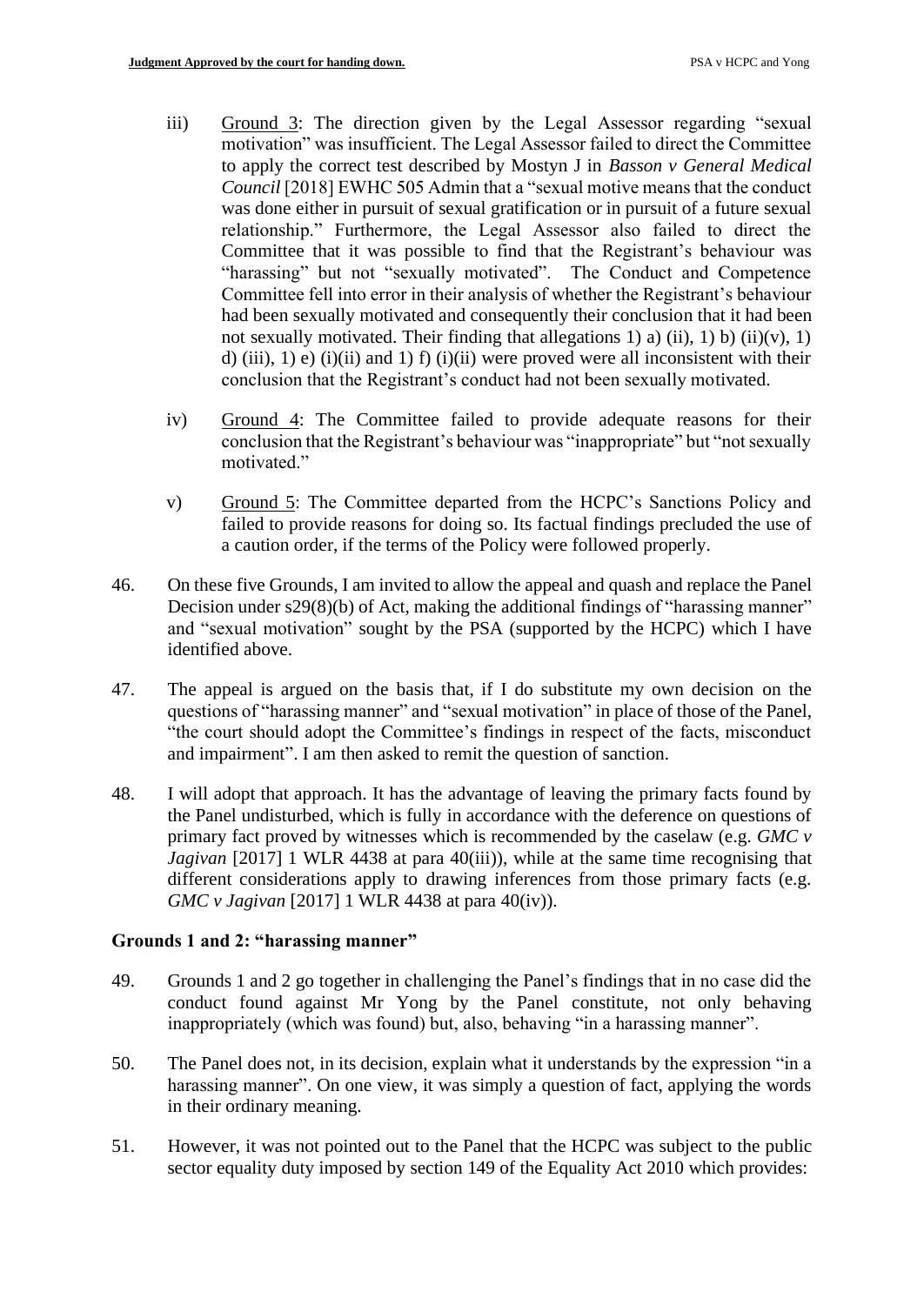### "149 **Public sector equality duty**

(1) A public authority must, in the exercise of its functions, have due regard to the need to—

(a) eliminate discrimination, harassment, victimisation and any other conduct that is prohibited by or under this Act (…)

(2) A person who is not a public authority but who exercises public functions must, in the exercise of those functions, have due regard to the matters mentioned in subsection (1)."

- 52. The HCPC is a public authority bound by section 149(1)(a). Therefore, it has a duty to have due regard to the need to eliminate harassment "that is prohibited by or under this Act". It follows that the HCPC Panel should have had due regard, specifically, to the definition of harassment in the Equality Act. However, it did not mention that definition or have any regard to it when reaching its decisions on harassment. That was an error of law.
- 53. That definition is to be found in section 26 of the Equality Act 2020, which provides:-

#### "26 **Harassment**

(1) A person (A) harasses another (B) if—

(a) A engages in unwanted conduct related to a relevant protected characteristic, and

- (b) the conduct has the purpose or effect of—
	- (i) violating B's dignity, or

(ii) creating an intimidating, hostile, degrading, humiliating or offensive environment for B.

- (2) A also harasses B if—
	- (a) A engages in unwanted conduct of a sexual nature, and

(b) the conduct has the purpose or effect referred to in subsection  $(1)(b)$ .

(4) In deciding whether conduct has the effect referred to in subsection  $(1)(b)$ , each of the following must be taken into account—

- (a) the perception of B;
- (b) the other circumstances of the case;
- (c) whether it is reasonable for the conduct to have that effect.
- (5) The relevant protected characteristics are—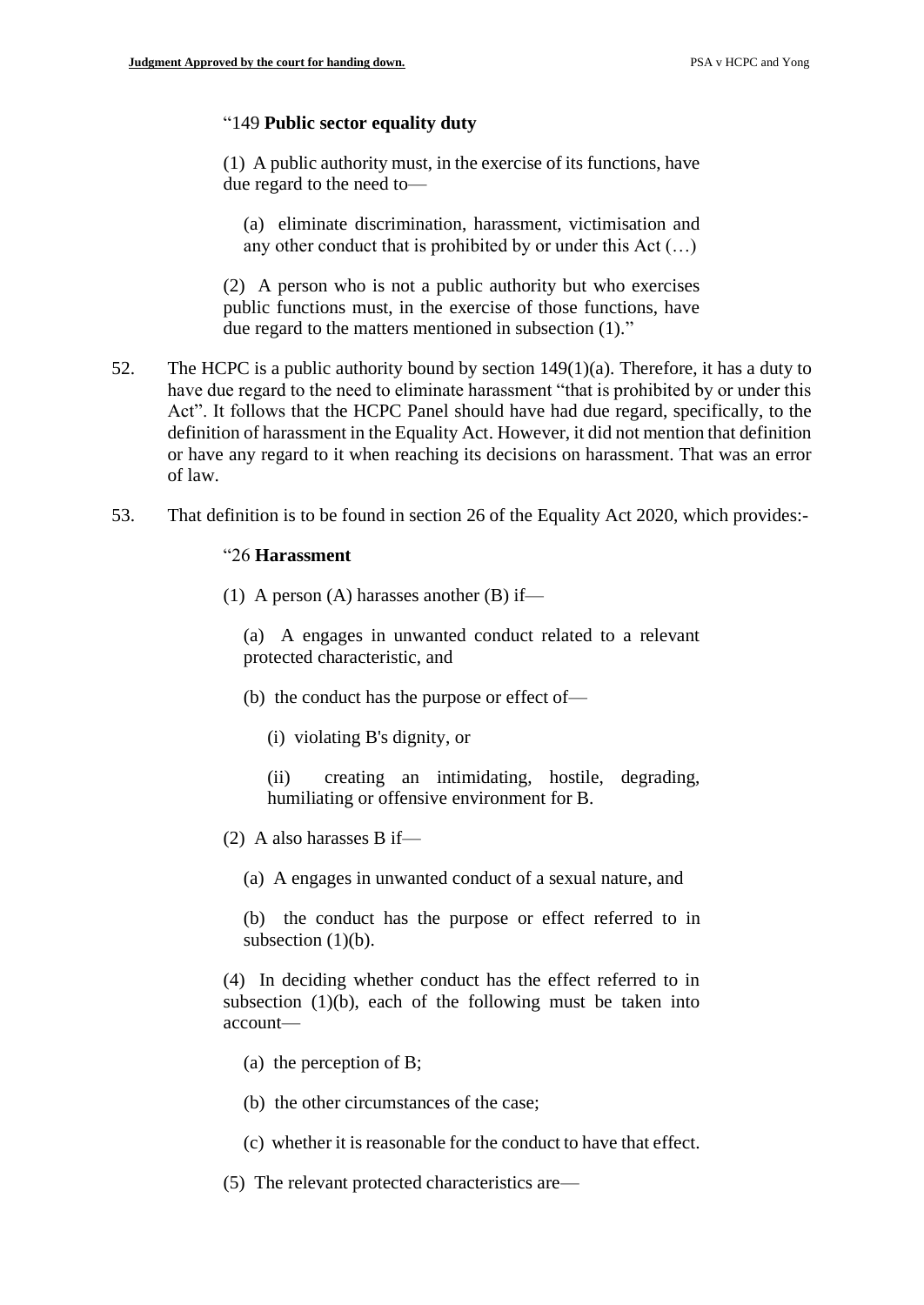…sex;…"

- 54. It is conceivable that conduct which did not fall within the statutory definition might nevertheless have been behaviour "in a harassing manner". It is, however, impossible that conduct falling within the section 26 definition would not constitute behaving "in a harassing manner". Any conduct within the section 26 definition must be harassment for the purposes of an HCPC disciplinary enquiry, given the public sector equality duty and given, indeed, the fact that section 26 conduct will amount to harassment, or to behaviour "in a harassing manner", within the ordinary meaning of those words.
- 55. Applying that definition to the primary facts found by the Panel, I must focus on the allegations in paragraphs 1(a) (in relation to Worker 1, see paras 18-19 above), 1(b) (in relation to Worker 3, see paras 21-22 above), 1(d)(i) and (ii) (in relation to Worker 5, see paras 27-28 above), 1(e) (in relation to Worker 6, see paras 30-31 above) and 1(f) of the Decision (in relation to Worker 7, see paras 33-35 above), those being the ones said on appeal to have been behaviour by Mr Yong "in a harassing manner".
- 56. Returning to the section 26 definition of "harassment", the Decision clearly found that all the acts of misconduct found were "unwanted conduct".
	- i) This is evident, for example, from the findings in paras 83-85 of the Decision (which I have set out in para 38 above), that Mr Yong's behaviour was "repeated, uninvited and inappropriate", that a "power imbalance... existed", and that Mr Yong "had caused junior members of the team to feel embarrassed and uncomfortable in their place of work".
	- ii) It is also evident from findings in respect of each of the individual Workers.
		- a) Mr Yong made Worker 1 "feel uncomfortable and insecure" (Decision para 69).
		- b) Mr Yong's comments to Worker 3 were "uninvited" and "due to the disparity in power… she was put into a difficult situation" (Decision para 70).
		- c) Mr Yong's words to Worker 5 "amounted to an abuse of his position of power", were made when he "seemed confident and cocky" and were consistent with her impression that "he liked to push boundaries and enjoyed getting a reaction out of people" (Decision para 73).
		- d) What Mr Yong said to Worker 6 was of an "uninvited sexual nature" which "caused embarrassment" to her and "caused her to feel uncomfortable" (Decision para 74).
		- e) What Mr Yong said to Worker 7 "was an uninvited an unwanted offer that caused Worker 7 to feel uncomfortable and vulnerable" (Decision para 75). In relation to the Panel's finding that Mr Yong "clenched his arms around her and pressed his body including his chest against her", they were satisfied that she had "not consented to being hugged by the Registrant and the manner in which he had done so had clearly caused Worker 7 extreme discomfort" (Decision para 76).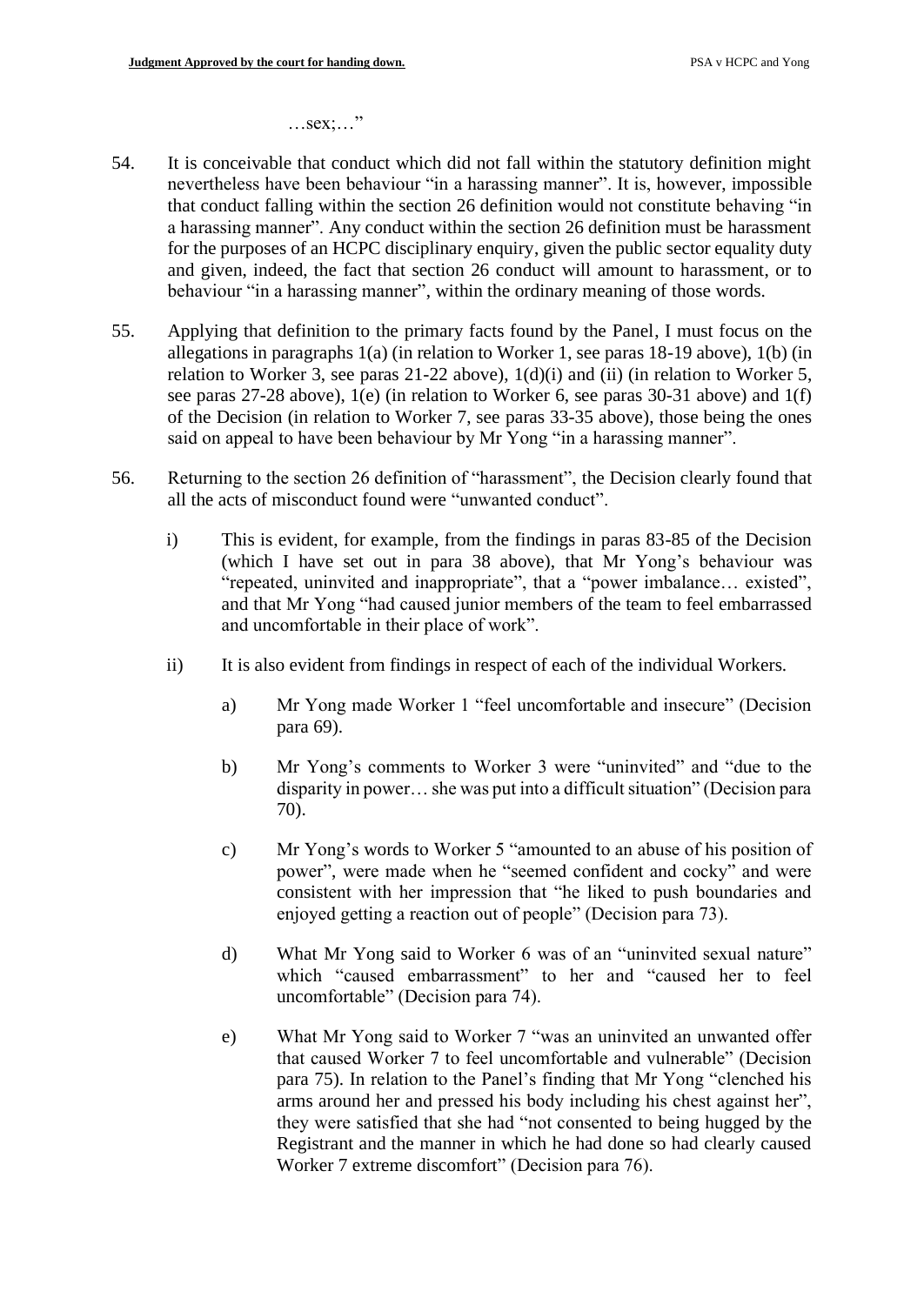57. Similarly, all Mr Yong's acts of misconduct were "related to a relevant protected characteristic", namely "sex". This was built into the allegation, which (before setting out particulars in relation to individual incidents and workers) was that Mr Yong "Between approximately September 2016 and June 2017 behaved inappropriately and/or in a harassing manner towards female Colleagues…" (Decision p 2). It was also clear from individual allegations, including the suggestion that Worker 1 should go out with him and wear a school uniform, and the explicitly sexual nature of his comments to Worker 3, Worker 4 and Worker 5.

## *My decision on "Harassing manner" – Worker 1*

58. The Decision gives no reason for not finding that the misconduct proved against Worker 1 constituted harassment. I have set out the facts of that misconduct already (paras 18- 19 above). The Panel accepted the evidence of Worker 1 about the circumstances, and it painted a clear picture (see para 95 below for the essentials of it). Applying, as the Panel should have done, the section 26 definition of harassment, Mr Yong's misconduct created "an intimidating, hostile, degrading, humiliating or offensive environment" for Worker 1, to quote from section 26. It caused her "to feel uncomfortable and insecure" (Decision para 19). That was reasonable and unsurprising in the circumstances. It follows from the facts found and the evidence accepted by the Panel that Mr Yong was acting in a "harassing manner" against Worker 1 and it was clearly wrong for the Panel to conclude otherwise. I will therefore add a finding to that effect, based upon the Panel's own primary findings.

# *My decision on "Harassing manner" – Worker 3*

59. The Decision explains the Panel's conclusion that, although Mr Yong's behaviour towards Worker 3 was "uninvited", and "crossed professional boundaries", and "had no place in the workplace", and although "due to the disparity of power between the Registrant and Worker 3 she was put into a difficult situation where she was asked to discuss personal matters of a private nature", it "was not satisfied that the Registrant had acted in a harassing manner". It explained that conclusion (Decision para 70) as follows:

> "…in reaching this decision, the Panel took into account the evidence given by Worker 3 of her impression of the Registrant's behaviour and demeanour at the time the comments were made" (Decision para 70).

60. The evidence in question was set out in paras 35-38 of the Decision:

"35. The Panel heard evidence from Worker 3 who stated that between April and June 2017 the Registrant had repeatedly talked to her about his personal life including his relationships. She stated that during these conversations the Registrant would also ask her about her own personal life and relationships. She stated that the Registrant liked knowing details about peoples' lives. She described how she believed that the Registrant was "attempting to form another level of connection to ascertain whether there was any possibility for a more personal relationship". She described that during these conversations the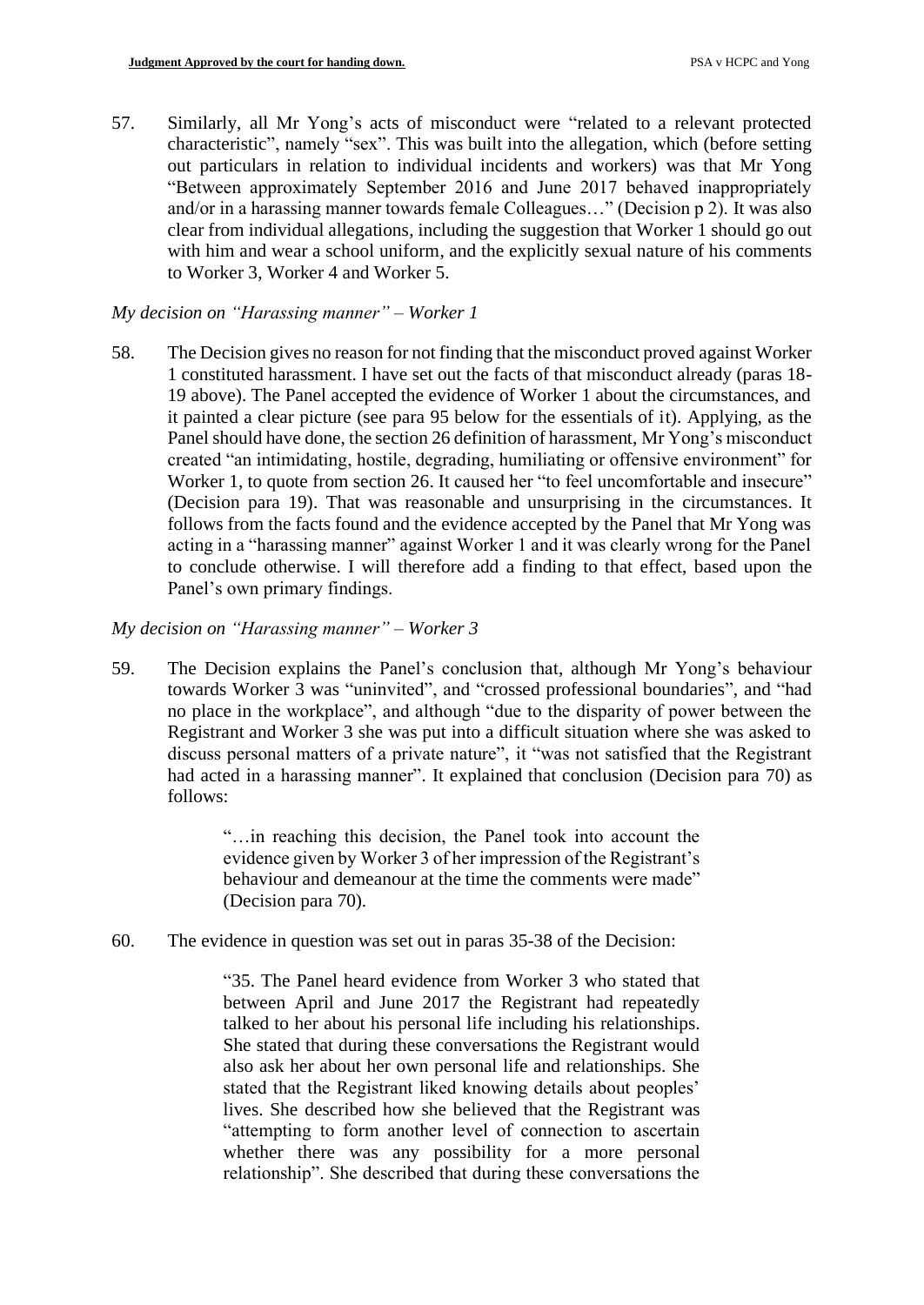Registrant had asked her whether she was satisfied with her boyfriend.

36. She told the Panel that the Registrant asked her if she would consider a relationship with an older man. She stated that these conversations took place in the Registrant's closed office. She stated that she believed that the Registrant may have been attempting to ascertain whether she would be interested in forming a relationship with him.

37. Worker 3 also told the Panel that her partner had won a trip to Hawaii through work and that the Registrant had asked her when her partner would be away and then suggested that she should keep the weekend free so that they could do something together. She stated that this suggestion made her feel very uncomfortable as she had never given any indication that she wanted to spend time with him outside of work.

38. Worker 3 stated she had discussed her concerns with her work colleagues in June 2017. She told the Panel that although she had told HF that she did not feel uncomfortable at the time of these conversations with the Registrant, on reflection she believes that they were inappropriate in a work setting and made her feel uncomfortable. She described the Registrant as trying to control the environment by initiating personal conversations. She recalled trying to shut down these conversations on a regular basis. Worker 3 stated that she was never quite sure if he was looking for a sexual/ physical relationship with her."

- 61. The Panel found Worker 3 to be "an articulate, compelling witness who gave a detailed and analytical account during her evidence. The Panel found her to be a credible and reliable witness."
- 62. On the face of it, both the Panel's reasoning and conclusion on the question of "harassing manner" in relation to Worker 3 were wrong.
- 63. The section 26 definition to which the HCPC was bound under section 149 of the Equality Act to have "due regard" depends on either the "purpose or effect" of the conduct in question. The word "or" shows that harassment cannot be displaced merely by a lack of intent on the part of the alleged perpetrator if the effect is "violating… dignity" or "creating an intimidating, hostile, degrading, humiliating or offensive environment" for the alleged victim.
- 64. The Panel accepted Worker 3's evidence that the misconduct proved against Mr Yong "made her feel uncomfortable. She described the Registrant as trying to control the environment by initiating personal conversations. She recalled trying to shut down these conversations on a regular basis." (Decision para 38).
- 65. This must be considered in conjunction with the proven misconduct itself, which included asking Worker 3 "how satisfied are you with your boyfriend", and "whether she had previous relationships with men that were older than her, and what she liked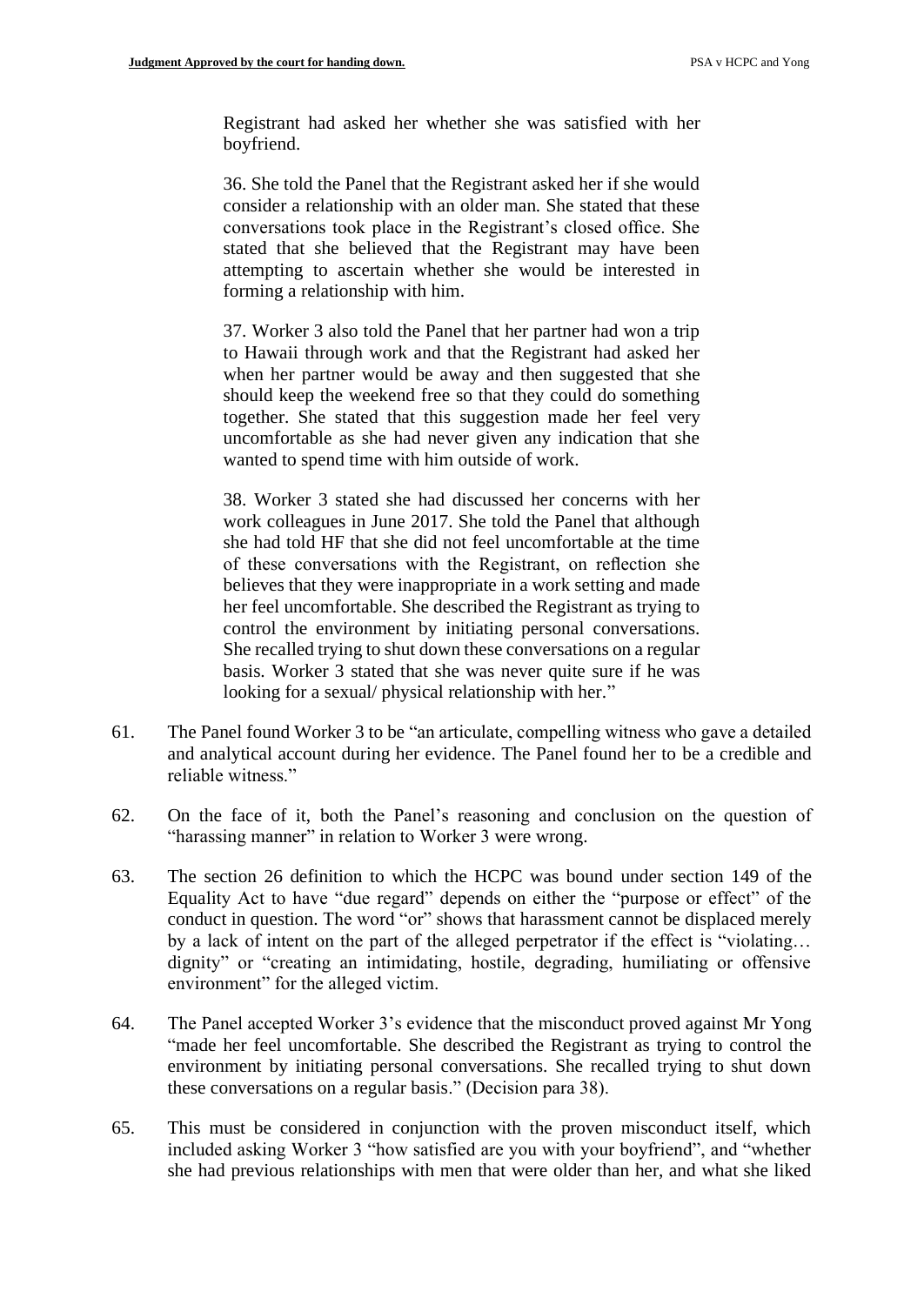about these relationships", and "personal details about [Mr Yong's] extra marital affairs", and asking "when her boyfriend would be away". It must be considered in the context of Worker 3's evidence at paras 35-38 of the Decision.

- 66. Paying due regard to the section 26 definition, as the Panel should have, and not treating as definitive any purpose on Mr Yong's part, it is plain that Mr Yong's unwanted conduct was related to Worker 3 being a woman and that it had the effect of "creating an intimidating, hostile, degrading, humiliating or offensive environment" for her.
- 67. I am satisfied, therefore, that the Panel's primary findings of fact and assessment of Worker 3 as a witness compelled the conclusion that Mr Yong was acting in a harassing manner towards her. I will add a finding to that effect.
- *My decision on "Harassing manner" – Worker 5*
- 68. The Panel found that Mr Yong asked Worker 5 "How did you meet your boyfriend, I bet you were at it like rabbits" and (on another occasion) said to her "the only thing that needs resurrecting around here is my libido". It found that the sexual nature of these comments "amounted to an abuse of his position of power as a manager and clearly crossed professional boundaries" (Decision para 73). However, it was not satisfied that the Registrant had acted in a harassing manner towards Worker 5.

"In reaching this decision, the Panel took into account Worker 5's evidence that when the Registrant had made these comments to her, he hadn't lowered his voice or appeared awkward but seemed confident and cocky. She stated that her impression was that he liked to push boundaries and enjoyed getting a reaction out of people." (para 73)

- 69. It found Worker 5 to be "a thoughtful, credible and reliable witness" (Decision para 64).
- 70. Her evidence on the two acts which I am asked to find were Mr Yong behaving "in a harassing manner" (i.e. the allegations particularised in paras (d)(i) and (ii), but not (iii); see paras 27 and 29 above) was set out in the paras 39-44 (omitting reference to allegation (iii), which is not relevant):-

"39. The Panel heard evidence from Worker 5 who told the Panel that she worked with the Registrant on a daily basis. She stated that they had a good working relationship and that she felt comfortable going to him for advice. She stated that they had a laugh but his comments would often border on inappropriate. She told the Panel that the Registrant was always interested in people's personal lives and it was often a struggle to get him to focus on the work in hand.

40. Worker 5 told the Panel that in February 2017, the Registrant was asking her about her boyfriend and commented that they were "at it like rabbits". Worker 5 stated that she was horrified by this but laughed it off.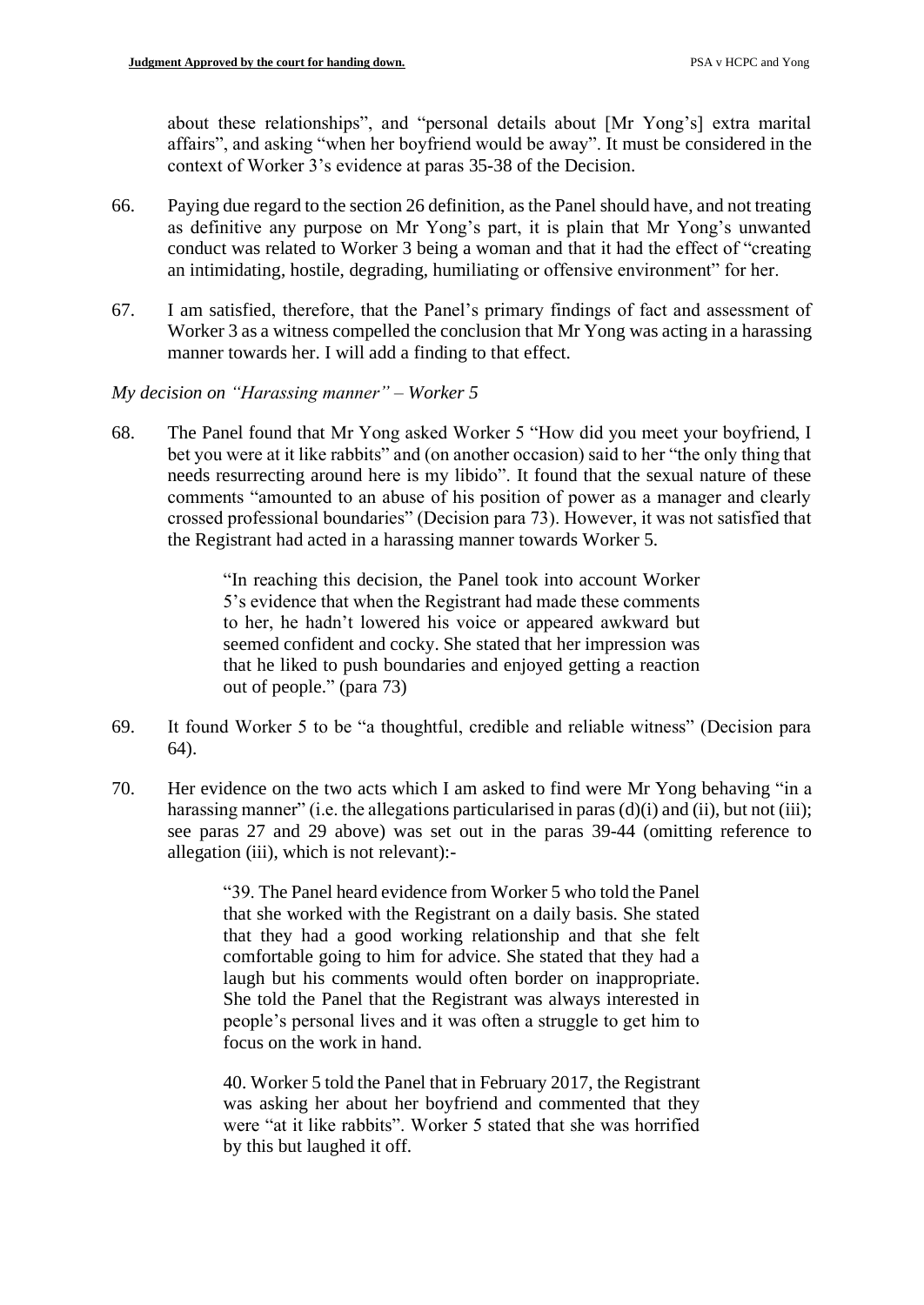41. Worker 5 stated that on 13 April 3017, she had asked the Registrant if she could leave work early as it was the Easter holidays and had said to him "Easter is the resurrection" to which he had responded "The only thing that needs resurrecting is my libido". Worker 5 described how she felt disgusted by this comment and walked away from the Registrant.

42. [not relevant]

43. Worker 5 stated that she hadn't reported her concerns at the time in part because she rarely had supervisions with her allocated manager and also because the Registrant's behaviour and comments were the last thing on her mind as she really didn't care about what he said. She stated that she had subsequently raised matters with HF after discussing the Registrant's behaviour with her work colleagues.

44. Worker 5 told the Panel that when the Registrant had made these comments to her, he had acted like he wasn't saying anything inappropriate. He hadn't lowered his voice or appeared awkward but seemed confident and cocky. She stated that her impression was that he liked to push boundaries and enjoyed getting a reaction out of people. Worker 5 also stated that there was joking in the office and this included sexual innuendo and the occasional joke about someone's sex life but that she now felt that the Registrant's comments were *"sleazy and amounted to an unfitting level of interest in personal matters"*.

- 71. Worker 5 did not, therefore, give evidence that her perception (which is relevant under section 26(4)(a) of the Equality Act) was that Mr Yong's conduct had the purpose or effect of violating her dignity or creating "an intimidating, hostile, degrading, humiliating or offensive environment" for her.
- 72. She disapproved of his comments the first one "horrified" her and the second one "disgusted" her. However, she said that "they had a good working relationship and that she felt comfortable going to him for advice" and "she really didn't care about what he said".
- 73. This appears to be inconsistent with a finding that these comments created "an intimidating, hostile, degrading [or] humiliating… environment" for her, on her evidence.
- 74. It is not inconsistent with a finding that they created an "offensive" environment for her, and, if they did, that would be enough to satisfy the section 26 definition of harassment. However, bearing in mind the caution I must exercise in deciding an appeal without hearing the evidence and seeing the witnesses as the Panel did, I do not feel able to make a finding to that effect with a sufficient degree of confidence to justify overturning the Panel's finding that the evidence was not enough to establish that Mr Yong "behaved… in a harassing manner" towards Worker 5 in the particular circumstances of her case as explained by her. Worker 5 was clearly offended by the two comments; she was, as I have said, "horrified" by the first and "disgusted" by the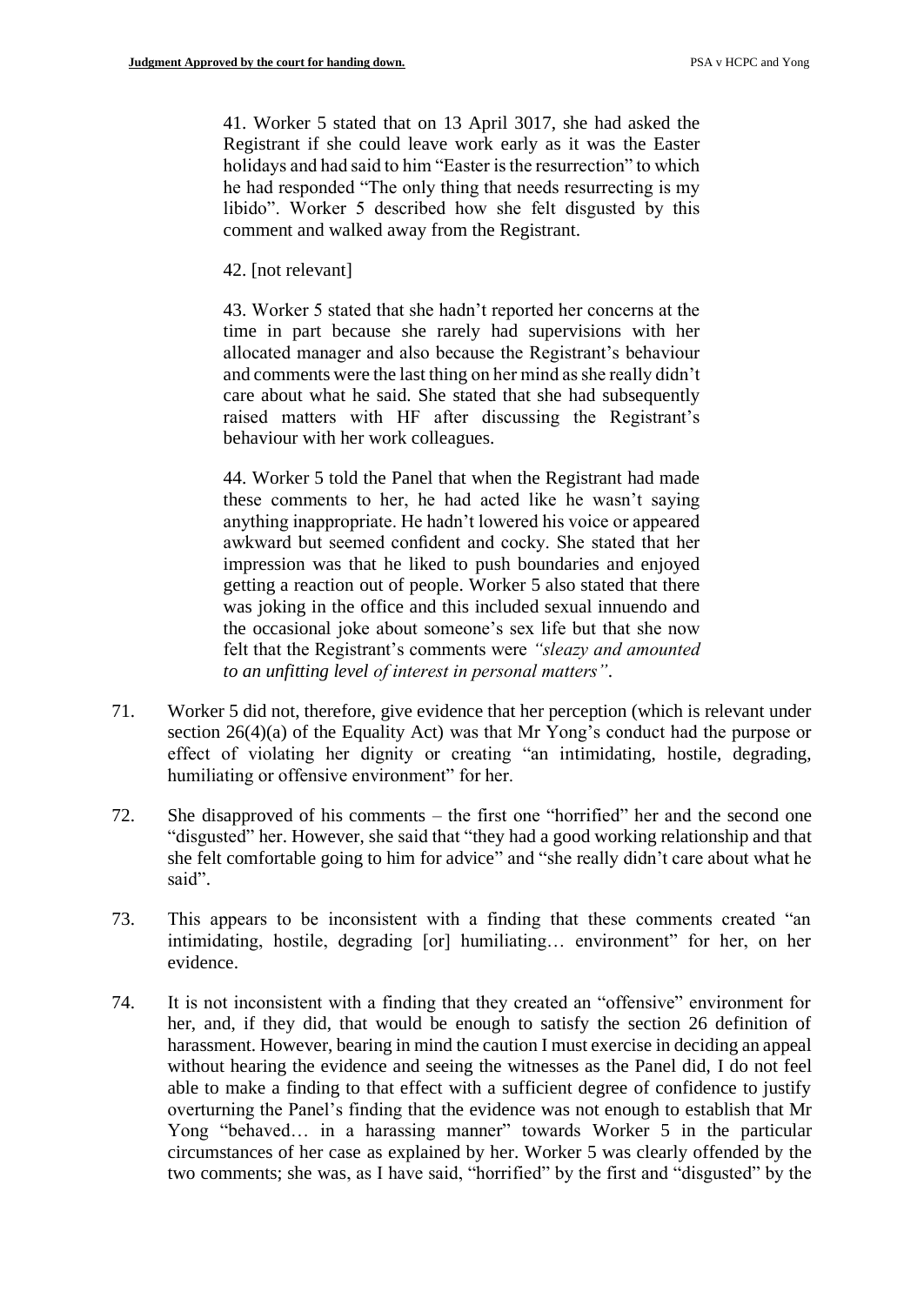second. But an offensive comment does not necessarily create an "offensive environment" for the purposes of the Act. It might. But it is a matter of fact and degree whether or not it does. The evidence of Worker 5 on that specific question – whether the comments were, not only offensive, but created in her experience "an offensive environment" for her – is not recorded in the Decision, and I have not been referred to any such evidence in the transcript.

75. I will not, therefore, interfere with this aspect of the Panel's Decision in relation to Worker 5.

*My decision on "Harassing manner" – Worker 6*

- 76. The Panel accepted the "clear and convincing evidence" of Worker 6 being offended (rightly and understandably, I would say) by comments made by Mr Yong on separate occasions as follows:
	- i) Mr Yong asked about her relationship with her husband and said "you need to keep your husband happy, even if you are tired, you know, masturbate him", or words to that effect.
	- ii) Mr Yong told her to film herself and her husband having sex.
	- iii) Mr Yong talked about a friend of his, who is currently in a domestic violence relationship, and told Worker 6 that he invited her into his bed for cuddles.
- 77. The Panel was "satisfied that the uninvited sexual nature of these comments caused embarrassment to Worker 6" (Decision para 74). However, it was "not satisfied that the Registrant had acted in a harassing manner towards Worker 6". It explained this as follows (para 74):-

"ln reaching this decision, the Panel took into account Worker 6's evidence that, although the Registrant had caused her to feel uncomfortable and embarrassed, when asked about his motive she stated that she did not perceive him to be making any sexual advances towards her and that he appeared to be trying to give her some male advice about her relationship. She described his demeanour as open, always relaxed and jokey."

- 78. This demonstrates the same obvious error of law and fact discussed in relation to Worker 3 (para 63 above). The statutory definition of harassment in section 26 does not depend on the motive or purpose of the alleged perpetrator. It is sufficient if the statutory effect has been created so far as the alleged victim is concerned.
- 79. As to this, the Panel's reasoning appears to suggest that, had they not (wrongly) regarded motive as determinative, they would have found harassment proved. It would be very surprising if they had reached any other conclusion on the evidence. Comments (i) and (ii), in particular, must surely have had the effect of violating Worker 6's dignity, which would be enough to satisfy the definition in section  $26(1)(b)(i)$  of the Equality Act. They would also be expected to create "an intimidating, hostile, degrading, humiliating or offensive environment" for her, which would satisfy the alternative definition in section  $26(1)(b)(ii)$ , although it does appear from her evidence as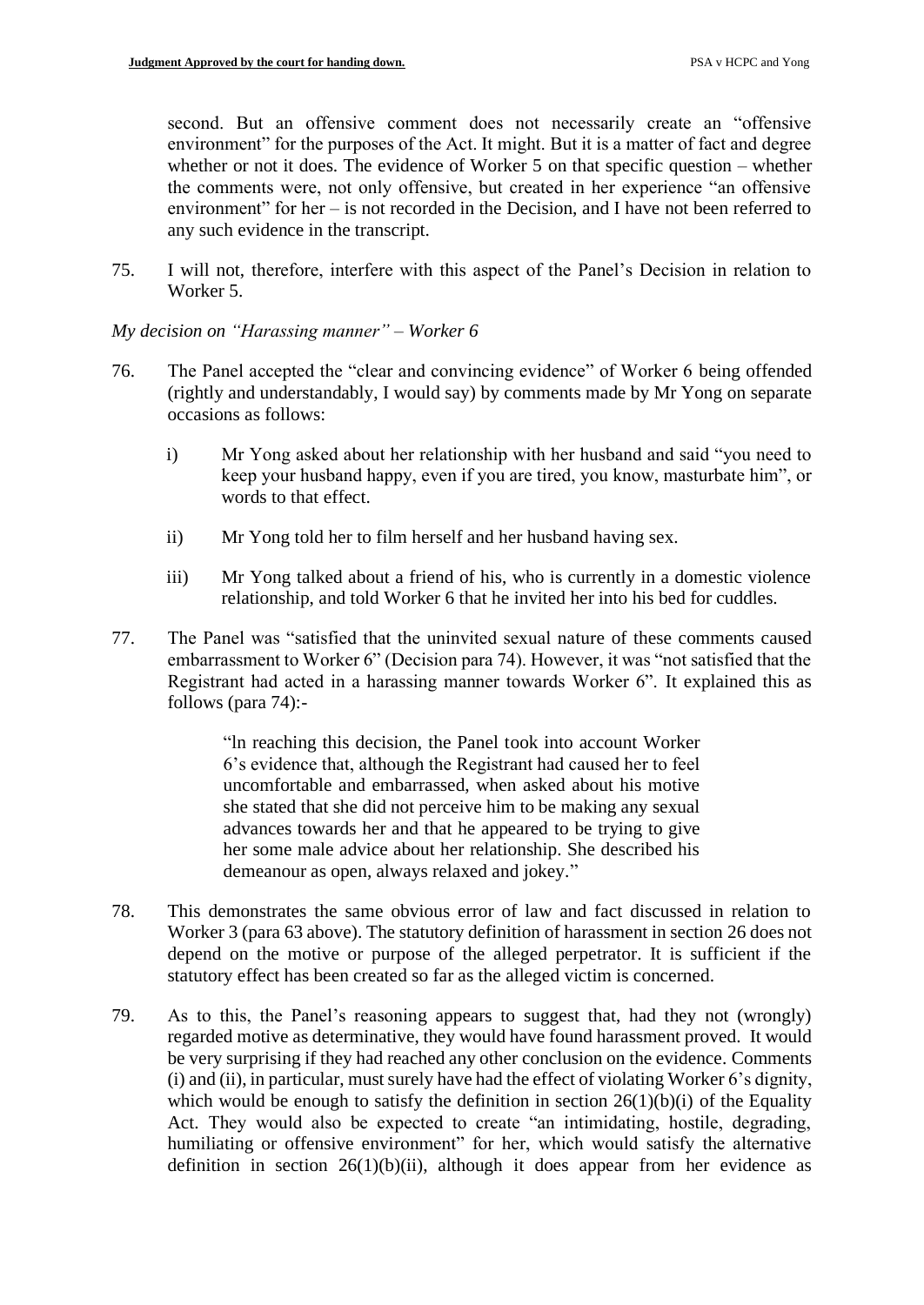summarised in paras 45-51 of the Decision that, although Mr Yong's comments "shocked her and made her feel uncomfortable" (para 47), she initially shrugged them off (paras 49 and 51), before she reflected further on them and regarded them more seriously (para 46).

80. On the primary facts found by the Panel, therefore, and bearing in mind that they did not address the section 26 definition at all, I do feel able to say their decision that Mr Yong's misconduct against Worker 6 was not "acting in a harassing manner" was clearly wrong, and that a finding that it was acting in a harassing manner should be added to their findings of primary fact.

*My decision on "Harassing manner" – Worker 7*

- 81. The misconduct found by the Panel in respect of Worker 7 included not only inappropriate comments but also a physical assault. The Panel was not satisfied that the comments were "said in a harassing manner" (para 75) and also decided that the assault (which they describe as "being hugged") was not "done in a harassing manner" although Worker 7 "had not consented", and the manner of it "had clearly caused Worker 7 extreme discomfort" and "clearly failed to respect Worker 7's boundaries" (para 76).
- 82. The Panel does not, in respect of either element of the Worker 7 case, give any reason for not concluding that Mr Yong's behaviour was not "harassing".
- 83. I will consider each element separately.

*Allegation (f)(i)*

- 84. So far as the spoken words were concerned, the Panel "accepted Worker 7's account of this conversation" and found that "it in the circumstances it was inappropriate for the Registrant to have invited Worker 7 to move into his spare room. It was an uninvited and unwanted offer that caused Worker 7 to feel uncomfortable and vulnerable" (Decision para 75).
- 85. The Panel therefore accepted the evidence of Worker 7 which was recorded in para 52 their Decision as follows:

"She stated that on an occasion before Christmas 2016, she was in the Duty Office with the Registrant, when he said to her *"I know I shouldn't do this, but you could move into my flat where there is a spare room*." Worker 7 told the Panel that the Registrant's manner had made her stomach churn. She stated that at the time she felt uncomfortable because he was a male and her supervisor and also because of the power he had. She stated that the Registrant was incredibly plausible but that she believed him to be manipulative. In her witness statement to the HCPC she stated:

*"It was not just the Registrant saying you need a room and / have one", but everything about it was really gross. It was such a shift from being at work with someone 9am- 5pm and*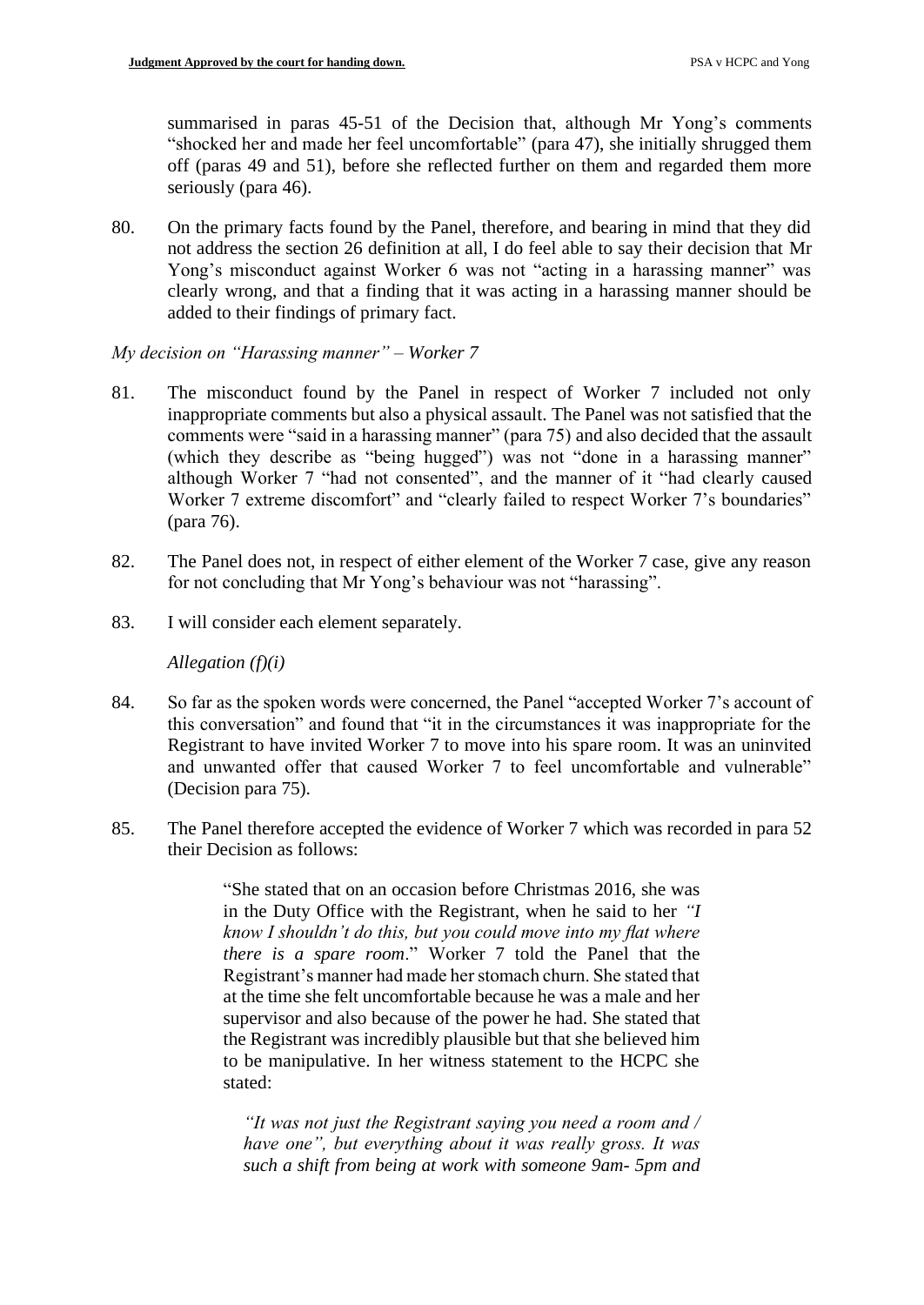*discussing work related issues, to him attempting to put himself into a role of 'rescuer' or 'friend' or potentially something more. It was overly intimate in what it was offering and the tone and the way it was offered. It was a line that should never be crossed, was beyond unwanted and just made me feel vulnerable.*"

86. I cannot understand any possible basis on which it could be said that this did not establish "a harassing manner". The Panel was plainly wrong. I will therefore add a finding that Mr Yong's misconduct in this respect was not just "behaving inappropriately" but also "in a harassing manner".

*Allegation (f)(i)*

- 87. There is no doubt that Worker 7 considered Mr Yong to have sexually assaulted her and, indeed, she reported him to the police on that basis (Decision para 58). The Panel decided that it would not accept her evidence about the full extent of the assault. The allegation against Mr Yong was that "you clenched your arms around her and pressed your body including your chest and/or groin against her" but the Panel found (on what, I have to say, were rather flimsy grounds; see Decision paras 55 and 66) that he did not press his groin against her. There is no challenge to that finding of primary fact and I leave it as it is. This means that the allegation established was "you clenched your arms around her and pressed your body including your chest… against her". As I have already mentioned, "The Panel was satisfied that Worker 7 had not consented to being hugged by the Registrant and that the manner in which he had done so had clearly caused Worker 7 extreme discomfort" and Mr Yong "had clearly failed to respect Worker 7's boundaries".
- 88. Although it rejected her evidence about groin contact, the Panel "found that Worker 7 generally gave a precise and accurate account" (Decision para 66) and it did not, in particular, reject the following evidence which it noted from her:

"53. Worker 7 also told the Panel about an incident that occurred on or around 23 December 2016. (…) She stated that she was sitting at her desk in the open plan office and recalled workers gathering to say goodbye to Worker 4 who was about to go on leave. Worker 7 stated that she was busy typing but did not want to appear rude so she got up to say goodbye to Worker 4, she recalled some of the others hugging each other. She stated that she did not hug anyone as she is not that sort of a person. She told the Panel that where she comes from it would be regarded as unprofessional to hug someone at work. She stated that in nine years in the UK, she had only agreed to what she described as an "air-hug" so as not to appear rude on two previous occasions. Worker 7 further stated that she was a conservative person and even if she embraced members of her own family it would be an "air-hug". She stated that she would not hug someone in a manner that caused their bodies to make contact.

54. Worker 7 stated that she was at the back of the group when suddenly, the Registrant moved towards her. She described how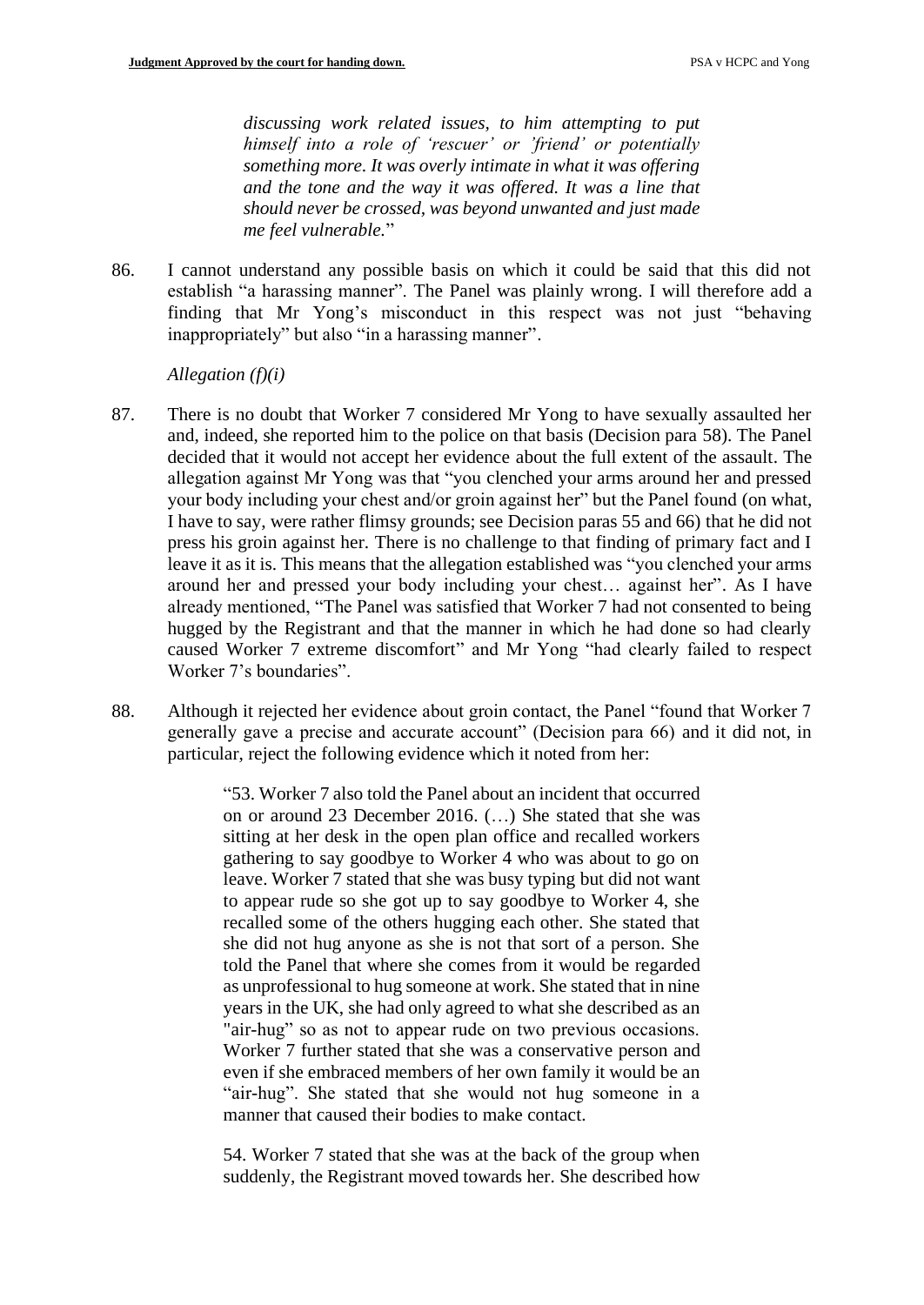he then put his arms around the top of her arms in a crab like gesture and pressed his body against her. (…) Worker 7 stated that the Registrant took her completely by surprise and she froze. She told the Panel that she had done nothing to suggest that she consented to being hugged in this manner by the Registrant. She stated that when the Registrant let go of her, he looked at her and "*smirked*". She told the Panel that everything after that was a blank as she was so shocked by what had happened to her. She stated that she now believes that the Registrant was smirking at her as if to say "*look what I can do*".

(…)

56. Worker 7 told the Panel that this incident had a significant impact upon her and contributed to her decision not to accept a full-time position with LBL. She stated that she finished working for LBL in February 2017."

- 89. The Panel found that this was an act of misconduct on Mr Yong's part, which caused "extreme discomfort" and "clearly failed to respect Worker 7's boundaries" (para 76). No reason is given for then saying (also in para 76) that the Panel was "not satisfied that this was done in a harassing manner".
- 90. It seems to me clear that the conclusion that Mr Yong did not act in a harassing manner was inconsistent with the Panel's primary findings of fact and with those parts of Worker 7's evidence which the Panel had not rejected. It was clearly wrong and cannot stand. A finding that he did act in a harassing manner will therefore be added.

## **Grounds 3 and 4: "sexual motivation"**

- 91. The Panel's reasoning and conclusion on the question of "sexual motivation" (which I have quoted in full at para 40 above) did not distinguish between particular allegations but approached it on a broad brush basis which did not engage with the facts of any of the allegations. Although the Panel said it "gave careful consideration to all of the evidence it had heard in relation to the Registrant's motivation for his behaviour" it did not refer to the evidence which supported sexual motivation, which was necessary even if it was being discounted: indeed, if it was being discounted, it was even more necessary to refer to it and explain that. This was a case in which Mr Yong failed to attend the hearing or to provide any evidence to it in any form. There was therefore no positive evidence from him as to his motivation and no positive resistance, from him or on his behalf, to the suggestion that the misconduct proved had a sexual motivation. The Panel's conclusion that the facts were proved, and that they constituted misconduct, but that they did not have a sexual motivation, was harder to sustain and understand as a result.
- 92. The appeal seeks a finding of "sexual motivation" only in relation to Mr Yong's misconduct against Workers 1 and 7.

*Sexual motivation – Worker 1*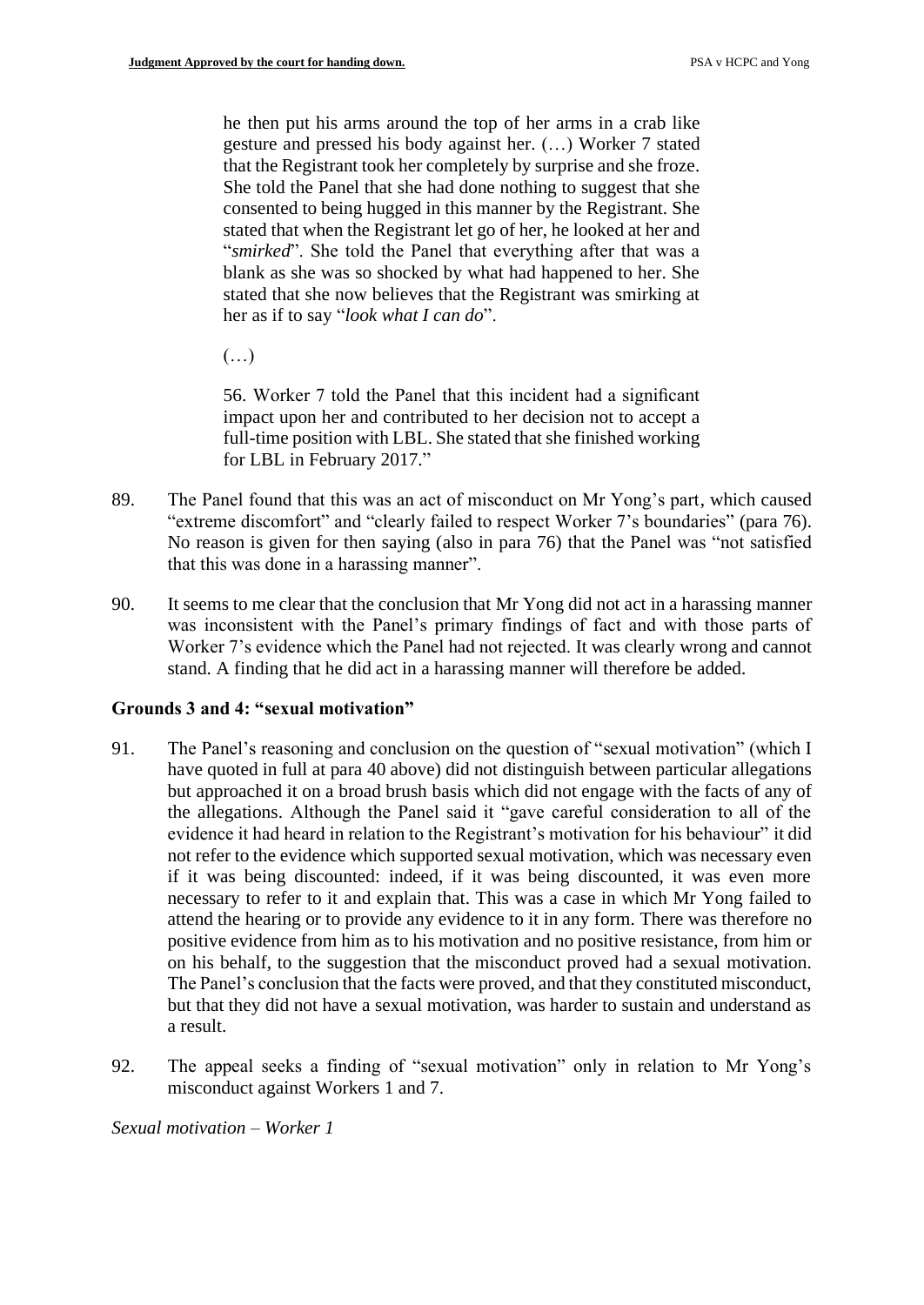- 93. The Panel accepted that Mr Yong was guilty of professional misconduct which impaired his fitness to practise by (i) asking if Worker 1 was free to join him to the Shrek Experience and suggesting that she wore a school uniform, or words to that effect; (ii) asking whether she wanted to go to a Christmas party with him and to stay at his house afterwards; and (iii) sending her a WhatsApp message saying "I think you are quite a unique individual and deserve a much better year. let's catch up after work when you get back. Enjoy! X". The finding that this was not sexually motivated is surprising.
- 94. The Panel accepted the evidence of Worker 1 in relation to the Registrant's behaviour towards her (Decision para 69).
- 95. This included the following evidence:
	- i) In answer to a question suggesting "prior to speaking to the others you were not sure whether he was being flirty or not, but you felt uncomfortable and having spoken to the others it made you feel more?" she said:

"No, I think 1 was uncomfortable and I was sure of my feelings that he was suggesting something that I felt was inappropriate and made me uncomfortable but I think I was insecure being questioned if I had been perhaps flirty with him. I think I was still going round in those thoughts, but I felt more confident when I was speaking to others and also raising the concerns together."

I understand that to mean her evidence was that he was indeed "being flirty" and her anxiety was about whether she had given him cause for that. (Transcript in Core Bundle p 49).

- ii) In her witness statement she said that, when he asked her to stay at his house after a Christmas party "I felt that perhaps he had wanted to have sex with me".
- iii) In relation to the kiss or "x" at the end of the WhatsApp message, her evidence was "I just know that I would not receive an "x" from another manager. I never had a personal message from another manager writing an "x" previously." (Transcript in Core Bundle p 52).
- iv) She was asked "about the issue of the Shrek Experience, when you were asked about wearing a school uniform did you feel that was sexual, or did you not feel that was sexual at the time?". She answered (Transcript in Core Bundle p 55):

"I remember I was feeling quite surprised and shocked that he suggested it. At the time I must have felt that it was something sexual but I remember thinking like even now when I think back yes, I wondered what that meant. I remember thinking what did he mean with that. My colleague said it was maybe a child ticket and maybe that was the reason but it was still uncomfortable and I remember feeling uncomfortable being asked to wear a school uniform. As I said before, I cannot say for sure it was with a sort of a sexual intent, but something made me uncomfortable and at the time I probably could not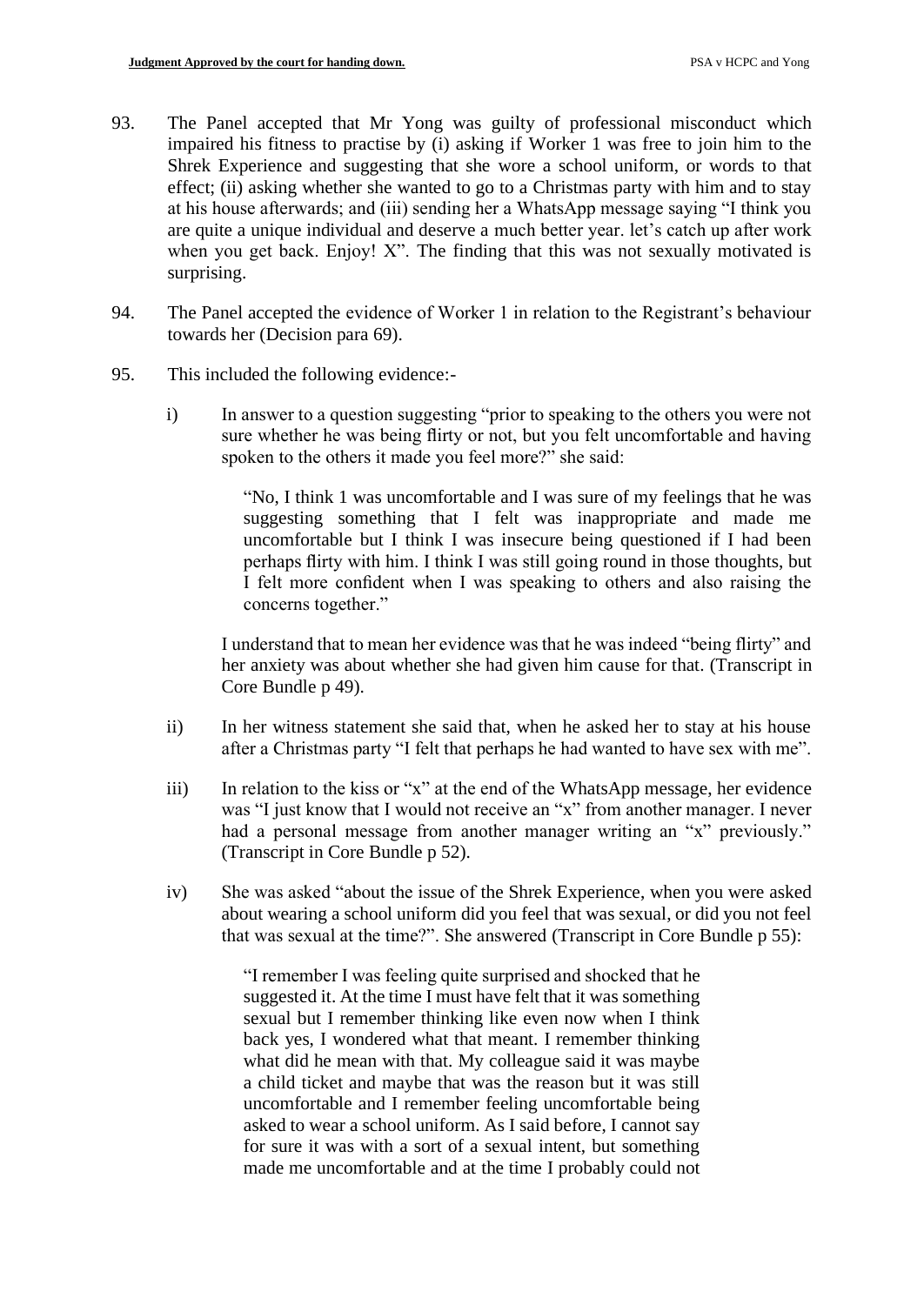figure out why that was but I just felt uncomfortable being asked to wear a school uniform."

- v) There was no evidence that it was a child ticket. It is far-fetched to assume, even in Mr Yong's favour, that it was a child ticket, not only because it is inherently unlikely that he would ask an adult to accompany him with a child ticket but because it would have been dishonest had he done so. The Decision does not engage with her evidence that "At the time I must have felt that it was something sexual", which was strongly supported by the circumstances.
- 96. It seems to me that this unchallenged evidence, coupled with the circumstances of the case, lead irresistibly to the conclusion that Mr Yong had a sexual motivation in saying what he did. The Panel's exoneration of Mr Yong from this motive on the basis that "the Registrant misread his audience and that the jokes he made were often inappropriate" is not relevant to this allegation. There was no suggestion that Mr Yong's propositions to Worker 1 were a joke: Worker 1's evidence (not limited to the passages I have quoted) was not to that effect and did not support it. Likewise, the Panel's reliance on evidence of other workers, in relation to other allegations, that they "did not perceive the Registrant to be making a sexual advance towards them", was inadequate in the context of his misconduct towards Worker 1, who gave evidence, apparently accepted by the Panel, that she did have that perception.
- 97. I therefore consider the Panel's failure to find a sexual motivation in relation to Mr Yong's proven misconduct towards Worker 1 to be plainly wrong on the evidence accepted by the Panel. A finding of sexual motivation will be added.

*Sexual motivation – Worker 7*

- 98. The Panel accepted that Mr Yong was guilty of professional misconduct which impaired his fitness to practise by (i) saying to Worker 7 "I know I shouldn't do this, but you could move into my flat where there is a spare room" and (ii) clenching her arms around her and pressing his body including his chest against her in the manner I have already discussed.
- 99. Worker 7's evidence (which was not, of course, contradicted by any evidence from Mr Yong himself) included the following:
	- i) "There was definitely a sexual undertone to Leonard Yong's comment" (Statement para 25, referred to on Transcript at Core Bundle p 137).
	- ii) On the physical contact, Worker 7 was asked: "Is there any reason you can think of why Mr Yong might have thought it was appropriate to hug you at that point?" to which she answered (Transcript in Core Bundle p 141):-

"No, and this is why I am so adamant that this was not a gesture of affection or anything and certainly on the receiving end of it, it came across to me as a sexual threat. That is how I took it and I believe that was genuinely how it was meant."

iii) In answer to the question "What did you believe his motive to be after he smirked at you?" Worker 7 said "That it was a sexual threat, this is what I can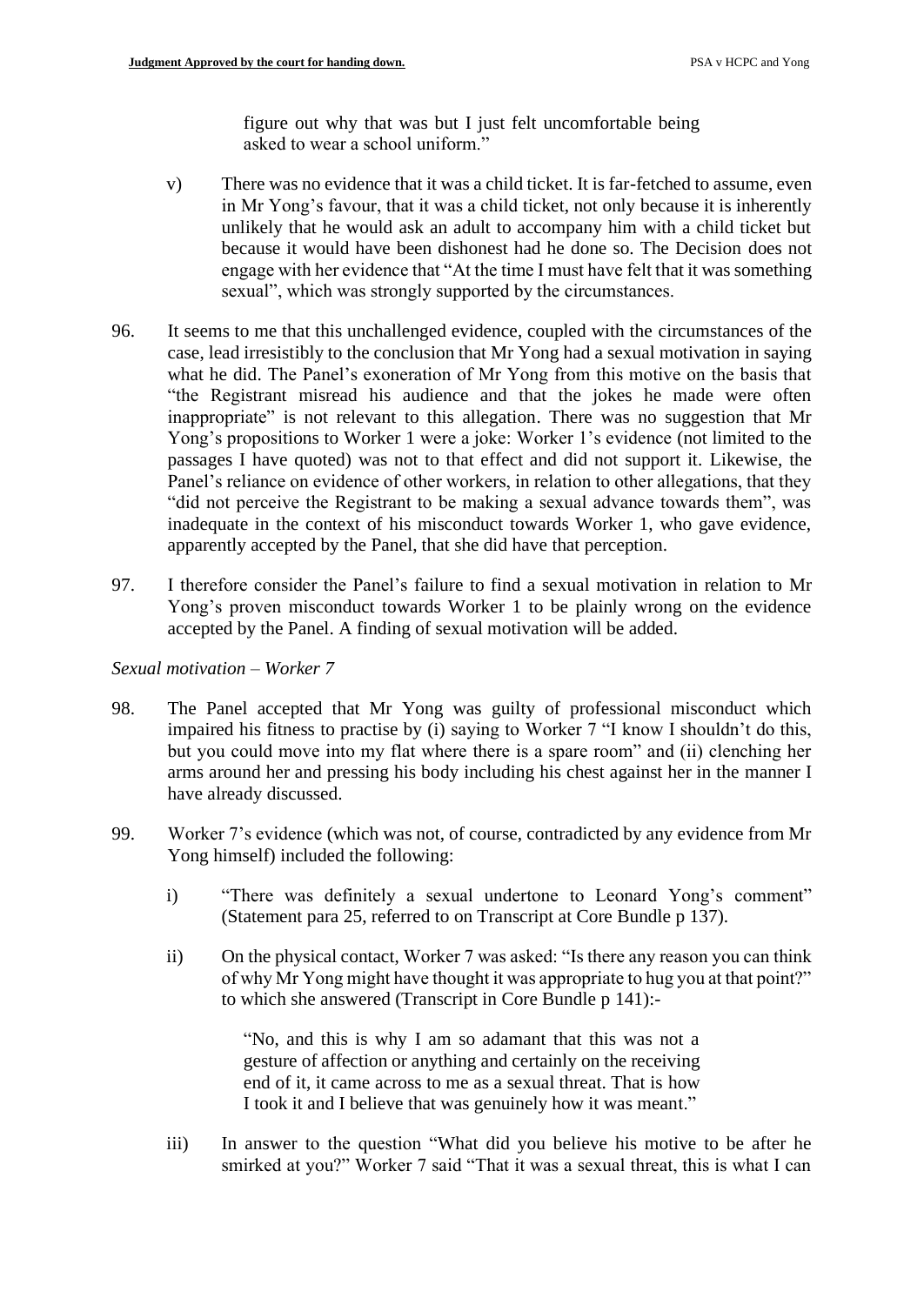do and I took it as that it could have been more." (Transcript in Core Bundle p 144).

100. It is theoretically possible that Mr Yong meant well when offering Worker 7 accommodation in his spare room and had no sexual motive (although it does seem unlikely). It is also theoretically possible that Mr Yong meant only to be friendly when he gave Worker 7 an unexpected and unwelcome hug. But the Panel was satisfied that separately and together these were acts of misconduct which impaired his fitness to practice. This does not seem to me to be consistent with an innocent motive in either case. The evidence of Worker 7 puts the matter beyond doubt, given that her evidence was the only evidence before the Panel on these allegations and that (apart from their finding that there was no groin contact) her evidence was generally accepted by them. Her evidence was unequivocally that there was "definitely a sexual undertone to Leonard Yong's comment" and his physical contact "was a sexual threat". She was in a very good position to judge this; no-one from whom the Panel heard was in a better position. The Panel did not refer to or engage with her evidence about this at all. This was plainly wrong. In my judgment, on the primary facts they found, and the uncontradicted evidence they heard, a finding that Mr Yong's misconduct towards Worker 7 was sexually motivated ought to have been made. I will therefore add such a finding.

# **Ground 5: sanction**

- 101. Ground 5 is that the Panel departed from the HCPC's Sanctions Policy in imposing no more than a Caution Order and failed to provide reasons for doing so. Ground 5 argues that the Panel's factual findings precluded the use of a Caution Order.
- 102. I have been referred to HCPC's Sanctions Policy, which deals with the use of a Caution Order on p 25 as follows:

## "**When is a caution order appropriate?**

100. Where a panel finds that a registrant's fitness to practise is impaired, the least restrictive sanction that can be applied is a caution order.

101. A caution order is likely to be an appropriate sanction for cases in which:

- the issue is isolated, limited, or relatively minor in nature;
- there is a low risk of repetition;
- the registrant has shown good insight; and
- the registrant has undertaken appropriate remediation.

102. A caution order should be considered in cases where the nature of the allegations mean that meaningful practice restrictions cannot be imposed, but a suspension of practice order would be disproportionate. In these cases, panels should provide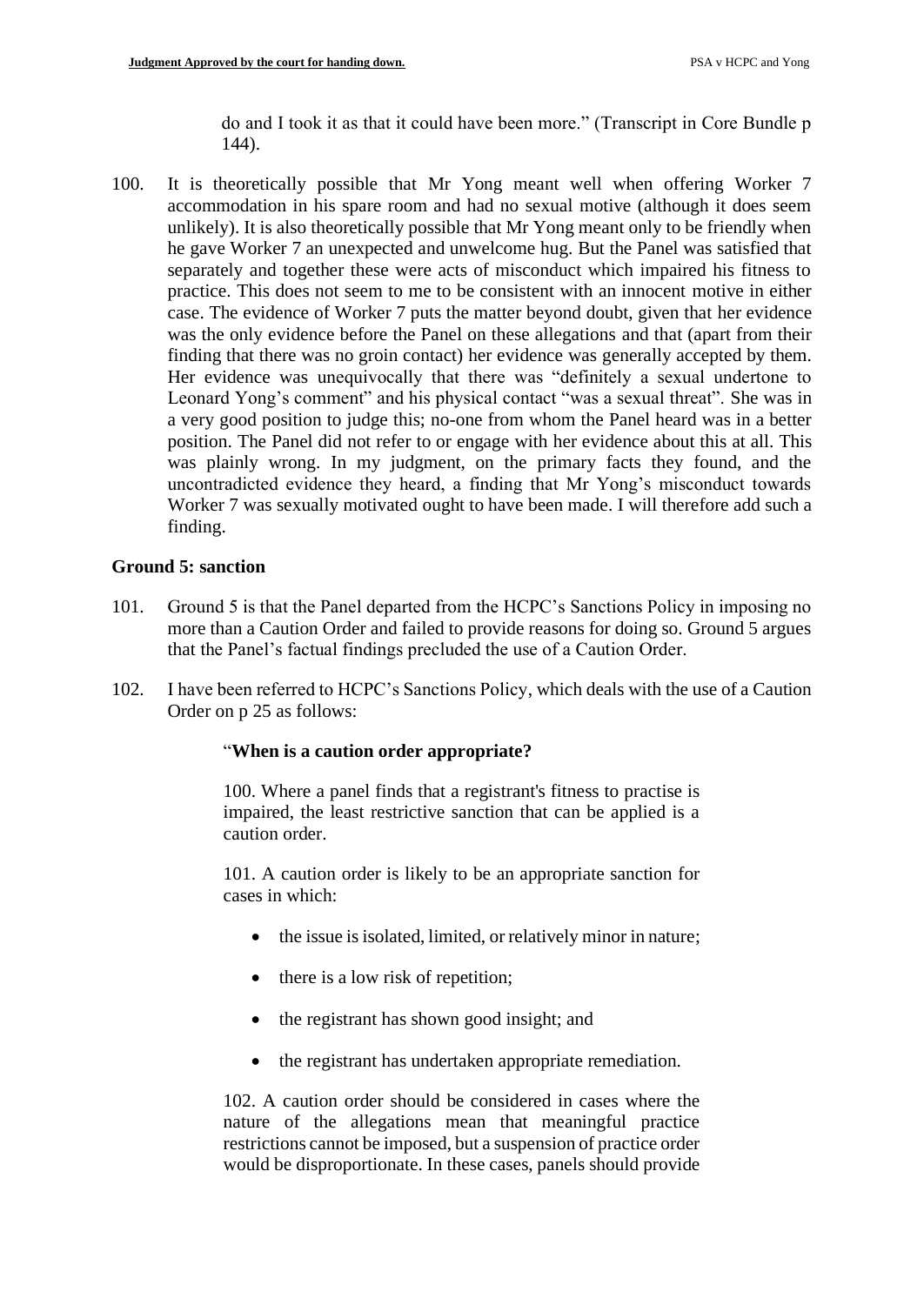a clear explanation of why it has chosen a non-restrictive sanction, even though the panel may have found there to be a risk of repetition (albeit low)."

- 103. This word "and" linking the bullet points in para 101 is important. It suggests that all the bullet-point elements must ordinarily be present if a caution order is likely to be an appropriate sanction.
- 104. In Mr Yong's case, none of the bullet point elements was present. The misconduct proved against him consisted of multiple incidents on different dates and against a number of different female colleagues. The Panel found in terms that the is a risk of repetition. The Panel found "There is only limited evidence of insight". It also found "There is no evidence of remediation". This appears from para 99 of the Decision (quoted at para 43 above).
- 105. Even on the basis found by the Panel, therefore, I would have found considerable force in the submission that the Panel's sanction could not stand. Even if meaningful practice restrictions cannot be imposed, it is not at all clear why a suspension of practice order would be disproportionate in this case.
- 106. However, given that I have added findings that Mr Yong acted in a harassing manner and (in the case of Workers 1 and 7) had a sexual motivation, the basis upon which the Panel determined its sanction has on any view ceased to be appropriate and must be reconsidered. The importance of these additional aggravating factors is obvious. The Decision itself noted that its decision on sanction was expressly based, in part, on the finding that Mr Yong's behaviour "was not harassing or sexually motivated" (Decision para 107).
- 107. Sanction is not a matter that I will decide for myself. It is much better that it should be determined by the relevant statutory body, at least in the first instance, because such a body has expertise to bring to its evaluation of sanction that I cannot have. Both the PSA and the HCPC ask me to remit the question of sanction to what is now the relevant statutory body. As a result of legislative change, that is no longer the HCPC. The HCPC has been replaced for these purposes by Social Work England (see regulation 22 of the Children and Social Work Act 2017 (Transitional and Savings Provisions) (Social Workers) Regulations 2019).
- 108. I will therefore remit the question of sanction for redetermination by Social Work England.

## **Costs**

- 109. I am asked to award costs and to assess them summarily, the hearing having taken less than one day.
- 110. HCPC has agreed to pay PSA's costs. That is in my view correct. The appeal was necessary because of the HCPC's errors in the Decision. Bearing in mind the costs schedules put before me, and the submissions made to me, I assess the costs to be paid by the HCPC to PSA in the sum of £20,000.